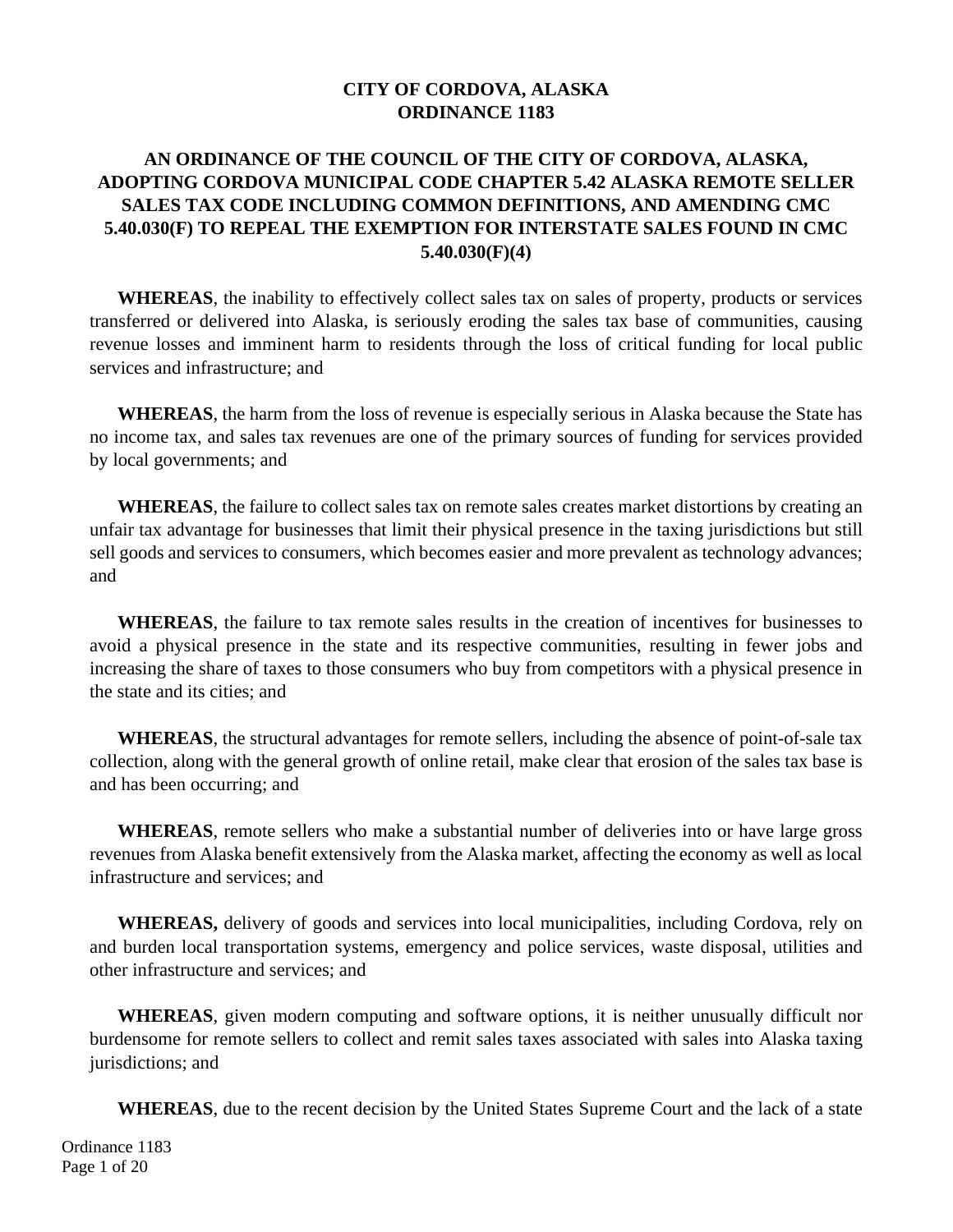sales tax it is appropriate for the municipalities to collectively amend their sales tax codes to account for remote sellers who do not have a physical presence either in the State of Alaska or in a specific taxing jurisdiction, but do have a taxable connection with the State of Alaska or taxing jurisdiction; and

**WHEREAS**, amending local sales tax codes, including the Cordova Municipal Code, reflects the 2018 Supreme Court "*Wayfair"* decision to allow for the application of the taxing jurisdiction's sales tax code requirements to sellers without a physical presence in the State of Alaska or taxing jurisdiction; and

**WHEREAS**, the intent is to levy municipal sales tax to the maximum limit of federal and state constitutional doctrines; and

**WHEREAS**, in order to implement a single-level state sales tax administration, several local taxing jurisdictions within Alaska banded together to establish an intergovernmental entity known as the Alaska Remote Seller Sales Tax Commission (the "Commission"); and

**WHEREAS**, the functions and powers of the Commission are set forth in the Alaska Intergovernmental Remote Seller Sales Tax Agreement (the "Agreement"); and

**WHEREAS**, the City of Cordova (the "City") has entered into the Alaska Intergovernmental Remote Seller Sales Tax Agreement ('the Agreement"), following the adoption of Resolution 12-15-59 of the Cordova City Council; and

**WHEREAS**, under the terms of the Agreement, in order to maintain membership in the Commission, local governments including Cordova must enact the Uniform Remote Seller Sales Tax Code (the "Uniform Code"); and

**WHEREAS**, the Commission adopted the Uniform Code at its meeting held on January 6, 2020; and

**WHEREAS**, the purpose of the Uniform Code is to comply with the guidance in *Wayfair* by providing a uniform threshold criteria, streamlines single-level tax administration for remote sellers, no retroactive application, and provide a safe harbor to those who transact limited sales in Alaska; and

**WHEREAS**, this ordinance will adopt the Uniform Code and delegate the administration of remote sales tax collection and remittance to the Commission,

**NOW**, **THEREFORE**, it is ordained as follows:

**Section 1.** Title 5 of the Cordova Municipal Code is hereby amended by adopting Chapter 5.42 to read as follows:

## **Chapter 5.42 - ALASKA REMOTE SELLER SALES TAX CODE 5.42.010 – Interpretation.**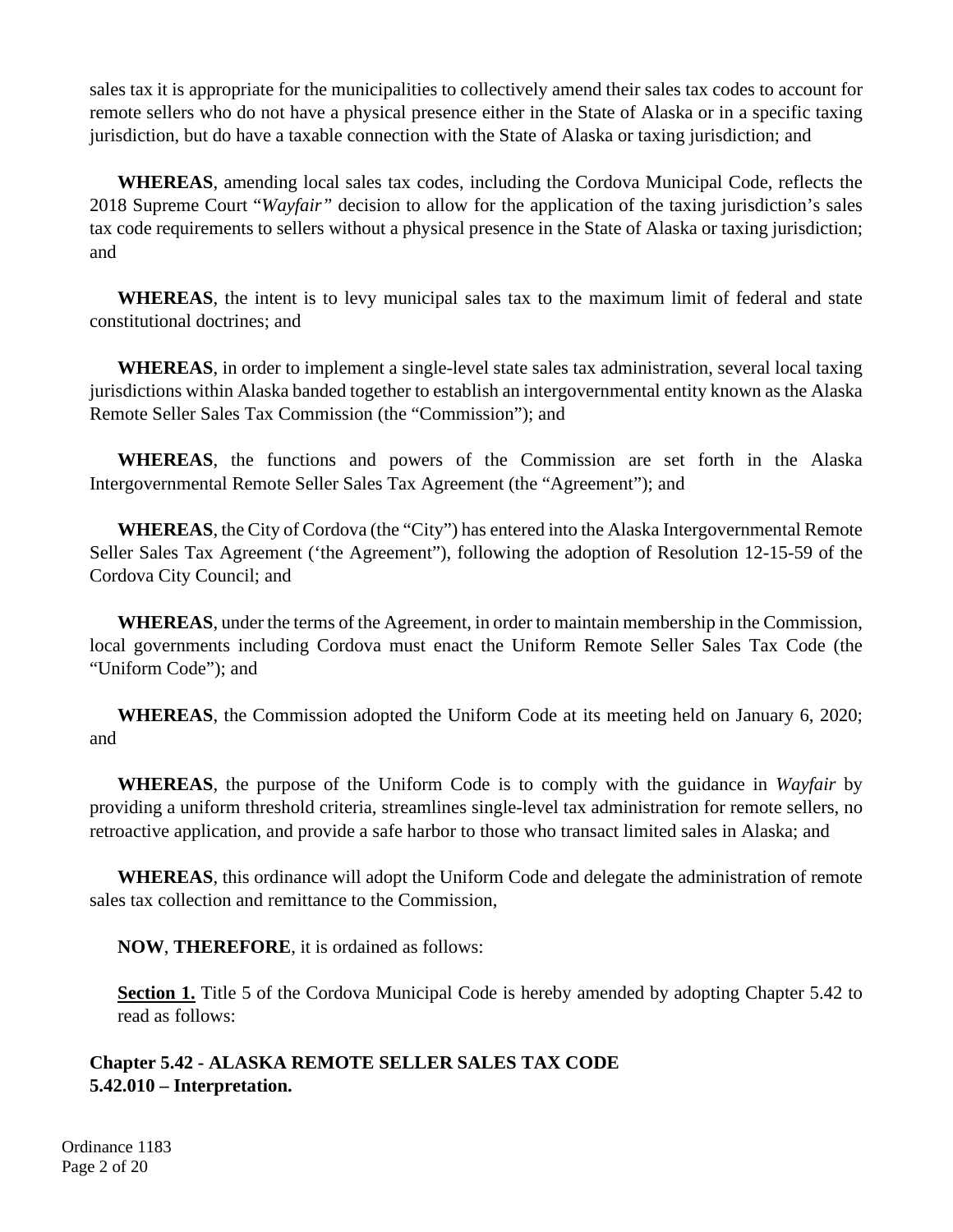- A. In order to prevent evasion of the sales taxes and to aid in its administration, it is presumed that all sales and services by a person or entity engaging in business in the City are subject to the sales tax, including sales by a remote seller or marketplace facilitator.
- B. The application of the tax levied under this Chapter shall be broadly construed and shall favor inclusion rather than exclusion. In the event that a provision in this Chapter is inconsistent or conflicts with a provision elsewhere in this Code, this chapter shall govern.
- C. Exemptions from the tax levied under this Chapter or from the taxing jurisdiction shall be narrowly construed against the claimant and allowed only when such exemption clearly falls within an exemption defined in this Chapter or elsewhere in the Code.
- D. The scope of this Chapter shall apply to remote sellers or marketplace facilitators delivering products or services to the City.

# **5.42.020 – Title to Collected Sales Tax.**

Upon collection by the remote seller or marketplace facilitator, title to collected sales tax vests in the Commission for remittance to the City. The remote seller or marketplace facilitator remits collected sales tax to the Commission on behalf of the City, from whom that power is delegated, in trust for the City and is accountable to the Commission and the City.

## **5.42.030 – Imposition – Rate.**

- A. A tax equal to six percent of the sale price is levied on all remote sales equal to or more than twenty cents within the City, to the fullest extent permitted by law.
- B. The applicable tax shall be added to the sales price.
- C. The tax rate added to the sale price shall be the tax rate for products sold within the City or services rendered in the City, and the rate is based on the date the property or product was sold or the date the service rendered was received.
- D. An Address and Tax Rate Database will be made available to remote sellers and marketplace facilitators, indicating the appropriate tax rate to be applied for the City.
- E. The tax assessed shall be consistent and relevant jurisdictional tax caps, single unit sales, and exemptions.
- F. When a sale is made on an installment basis, the applicable sales tax shall be collected at each payment, calculated at the sales tax rate in effect, and with the cap applied, at the time of the original sale or the date the service is rendered, based on the Code.
- G. When a sales transaction involves placement of a single order with multiple deliveries made at different points in time that are separately invoiced, the applicable sales tax shall be collected on each separately invoiced delivery, calculated at the sales tax rate in effect, and with the cap applied, at the time of the original sale or the date the service is rendered.

# **5.42.040. – Obligation to Collect Tax - Threshold Criteria.**

- A. Any remote seller or marketplace facilitator must collect and remit sales tax in compliance with all applicable procedures and requirements of law, provided the remote seller or marketplace facilitator has met one of the following criteria (the "Threshold Criteria" in the previous calendar year:
	- 1. The remote seller's statewide gross sales, including the seller's marketplace facilitator's statewide gross sales, from the sale(s) of property, products or services delivered into the state meets or exceeds one hundred thousand dollars (\$100,000); or

Ordinance 1183 Page 3 of 20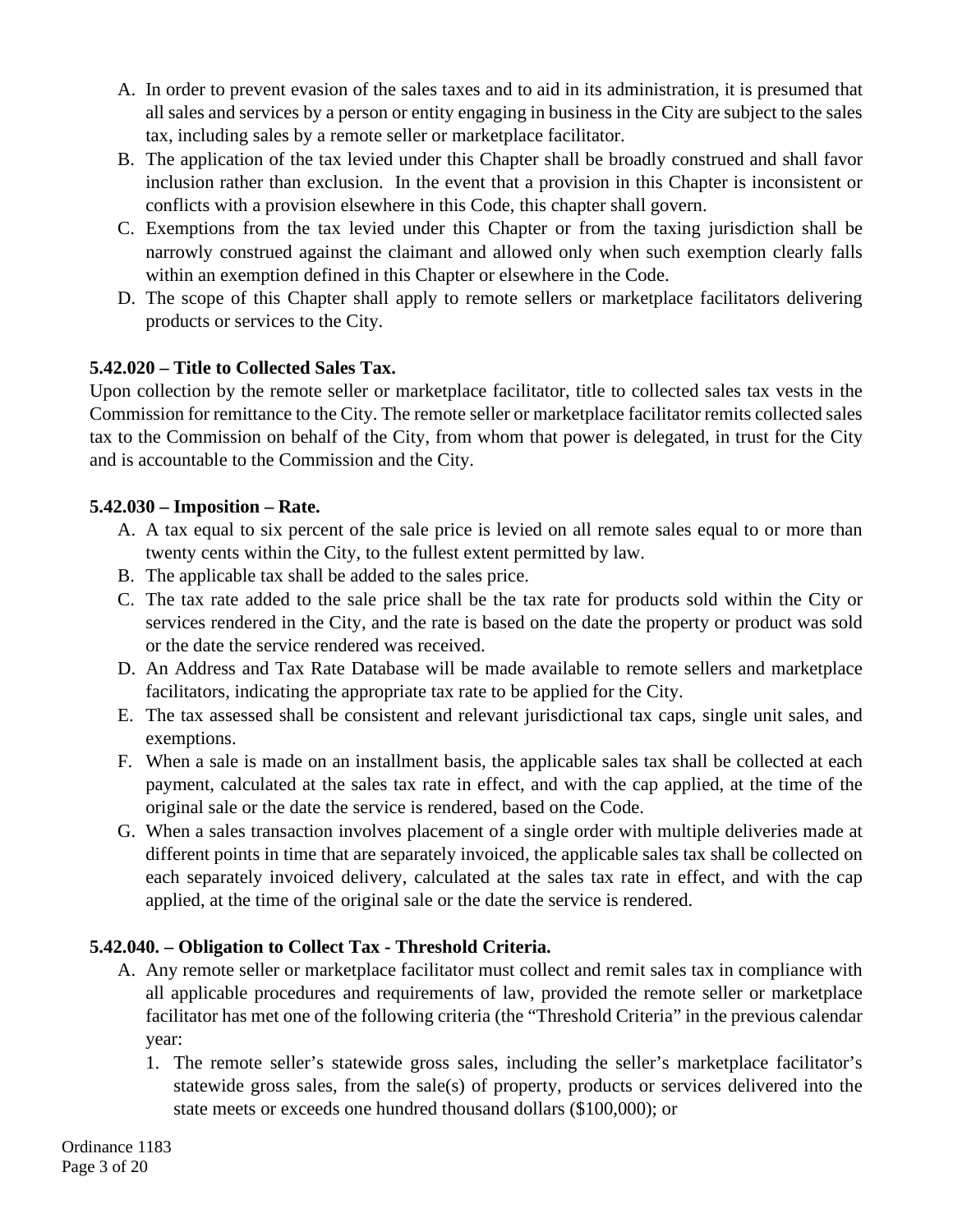- 2. The remote seller, including the seller's marketplace facilitator, sold property, products, or services delivered into the state in two hundred (200) or more separate transactions.
- B. For purposes of determining whether the Threshold Criteria are met, remote sellers or marketplace facilitators shall include all gross sales, from all sales of goods, property, products, or services rendered within the State of Alaska.

### **5.42.050. – No Retroactive Application.**

The obligations to collect and remit sales tax required by this Chapter are applicable upon the effective date of the Ordinance adopting this Chapter and no tax shall be retroactively applied.

#### **5.42.060 – Payment and Collection.**

Pursuant to this Chapter, taxes imposed shall be due and paid by the buyer to the remote seller or marketplace facilitator at the time of the sale of property or product or date service is rendered, or with respect to credit transactions, at the time of collection. It shall be the duty of each remote seller or marketplace facilitator to collect the taxes from the buyer and to hold those taxes in trust for the City. Failure by the remote seller or marketplace facilitator to collect the tax shall not affect the remote seller's, or marketplace facilitator's, responsibility for payment to the Commission.

#### **5.42.070 – Remote Seller and Marketplace Facilitator Registration Requirement.**

- A. If a remote seller's gross statewide sales within the last calendar year meets or exceeds the Threshold Criteria, the remote seller shall register with the Commission. If a marketplace facilitator's gross statewide sales within the last calendar year meets or exceeds the Threshold Criteria, the marketplace facilitator shall register with the Commission.
- B. A remote seller or marketplace facilitator meeting the Threshold Criteria shall apply for a certificate of sales tax registration no more than thirty days after meeting the Threshold Criteria. Remote sellers or marketplace facilitators meeting the Threshold Criteria at the time this Chapter becomes effective shall apply for a certificate of sales tax registration no more than thirty days after this Chapter becomes effective. Registration shall be to the Commission on forms prescribed by the Commission.
- C. An extension may be applied for and granted based on criteria established by the Commission, based on evidence produced to describe time necessary to update software or other technical needs, not to exceed ninety (90) days.
- D. Upon receipt of a properly executed application, the Commission shall confirm registration stating the legal name of the remote seller or marketplace facilitator, the primary address, and the primary sales tax contact name and corresponding title. The failure of the Commission to confirm registration does not relieve the remote seller or marketplace facilitator of its duty to collect and remit sales tax.
- E. Each business entity shall have a sales tax registration under the advertised name of that entity.
- F. The sales tax certificate is non-assignable and non-transferable.

## **5.42.80 -Tax Filing Schedule.**

- A. All remote sellers or marketplace facilitators subject to this Chapter shall file a return on a form or in a format prescribed by the Commission and shall pay the tax due.
- B. Filing of sales tax returns are due monthly; quarterly filing is optional upon application and approval by the Commission, consistent with the code of the local jurisdiction.

Ordinance 1183 Page 4 of 20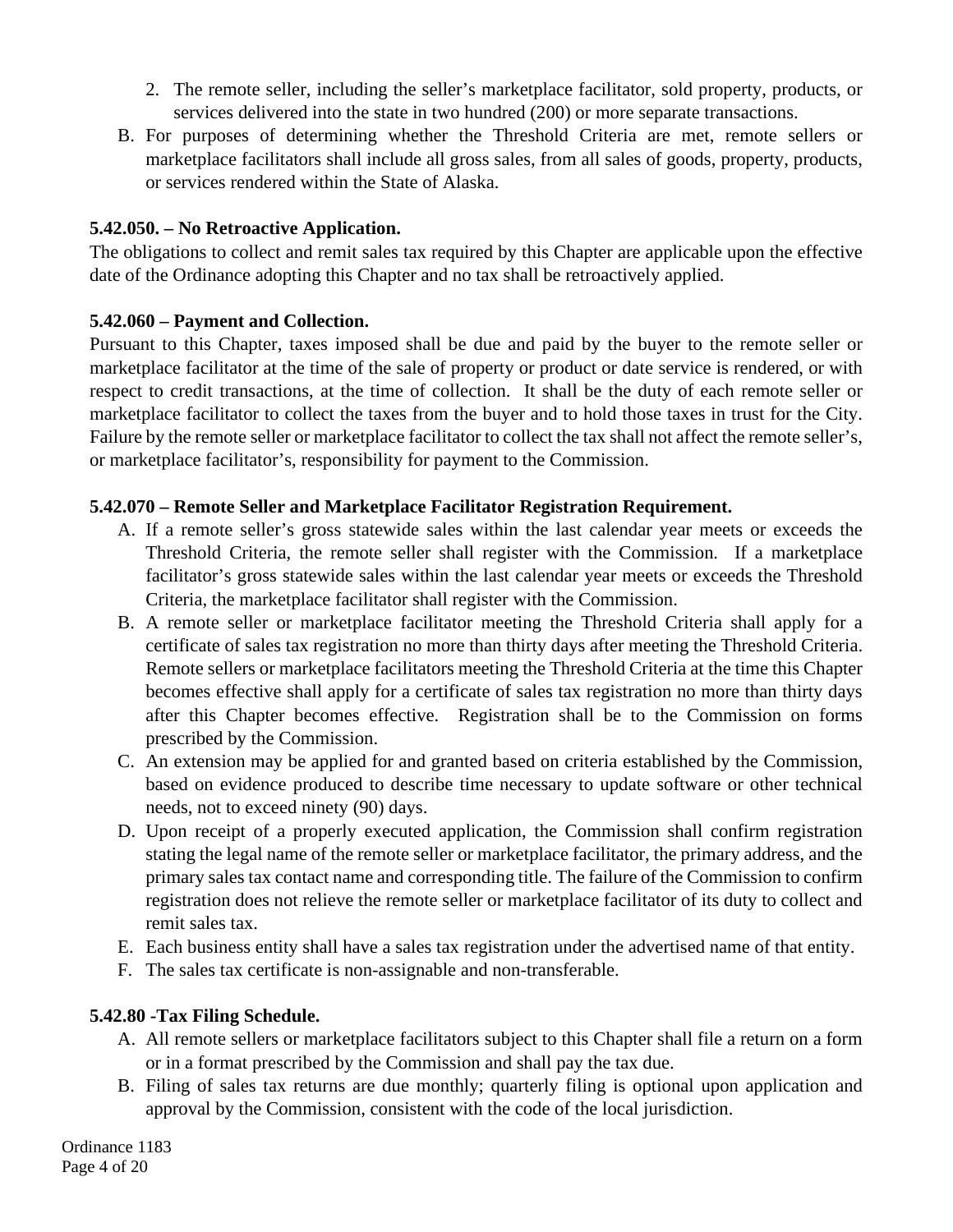- C. A remote seller or marketplace facilitator who has filed a sales tax return will be presumed to be making sales in successive periods unless the remote seller or marketplace facilitator files a return showing a termination or sale of the business in accordance with this Chapter.
- D. The completed and executed return, together with the remittance in full for the tax due, shall be transmitted to and must be received by the Commission on or before midnight Alaska Standard Time on the due date. Monthly returns are due the last day of the immediate subsequent month. Quarterly returns are due as follows:

| April 30   |
|------------|
| July 31    |
| October 31 |
| January 31 |
|            |

- E. If the last day of the month following the end of the filing period falls on a Saturday, Sunday or federal or Alaska state holiday, the due date will be extended until the next business day immediately following.
- F. Any remote seller or marketplace facilitator holding a remote seller registration shall file a sales tax return even though no tax may be due. This return shall show why no tax is due. If the remote seller or marketplace facilitator intends to continue doing business a return shall be filed reflecting no sales and a confirmation of the intent to continue doing business and shall continue to do so each filing period until the entity ceases doing business or sells the business. If the remote seller or marketplace facilitator intends to cease doing business, a final return shall be filed along with a statement of business closure.
- G. The remote seller or marketplace facilitator shall prepare the return and remit sales tax to the Commission on the same basis, cash or accrual, which the remote seller or marketplace facilitator uses in preparing its federal income tax return. The remote seller or marketplace facilitator shall sign the return, and transmit the return, with the amount of sales tax and any applicable penalty, interest or fees that it shows to be due, to the Commission.
- H. Remote sellers and marketplace facilitators failing to comply with the provisions of this Chapter shall, if required by the Commission and if quarterly filing has been chosen, file and transmit collected sales taxes more frequently until such time as they have demonstrated to the Commission that they are or will be able to comply with the provisions of this Code. Six (6) consecutive on-time sales tax filings, with full remittance of the sales taxes collected, shall establish the presumption of compliance and return to quarterly filing status.
- I. The preparer of the sales tax return shall keep and maintain all documentation supporting any and all claims of exempted sales and purchases. Documentation for exempted sales should include the number of the exemption authorization card presented by the buyer at the time of the purchase, the date of the purchase, the name of the person making the purchase, the organization making the purchase, the total amount of the purchase, and the amount of sales tax exempted. This documentation shall be made available to the Commission upon request. Failure to provide such documentation may invalidate that portion of the claim of exemption for which no documentation is provided.

## **5.42.090 - Estimated Tax.**

A. In the event the Commission is unable to ascertain the tax due from a remote seller or marketplace facilitator by reason of the failure of the remote seller or marketplace facilitator to keep accurate books, allow inspection, or file a return, or by reason of the remote seller or marketplace

Ordinance 1183 Page 5 of 20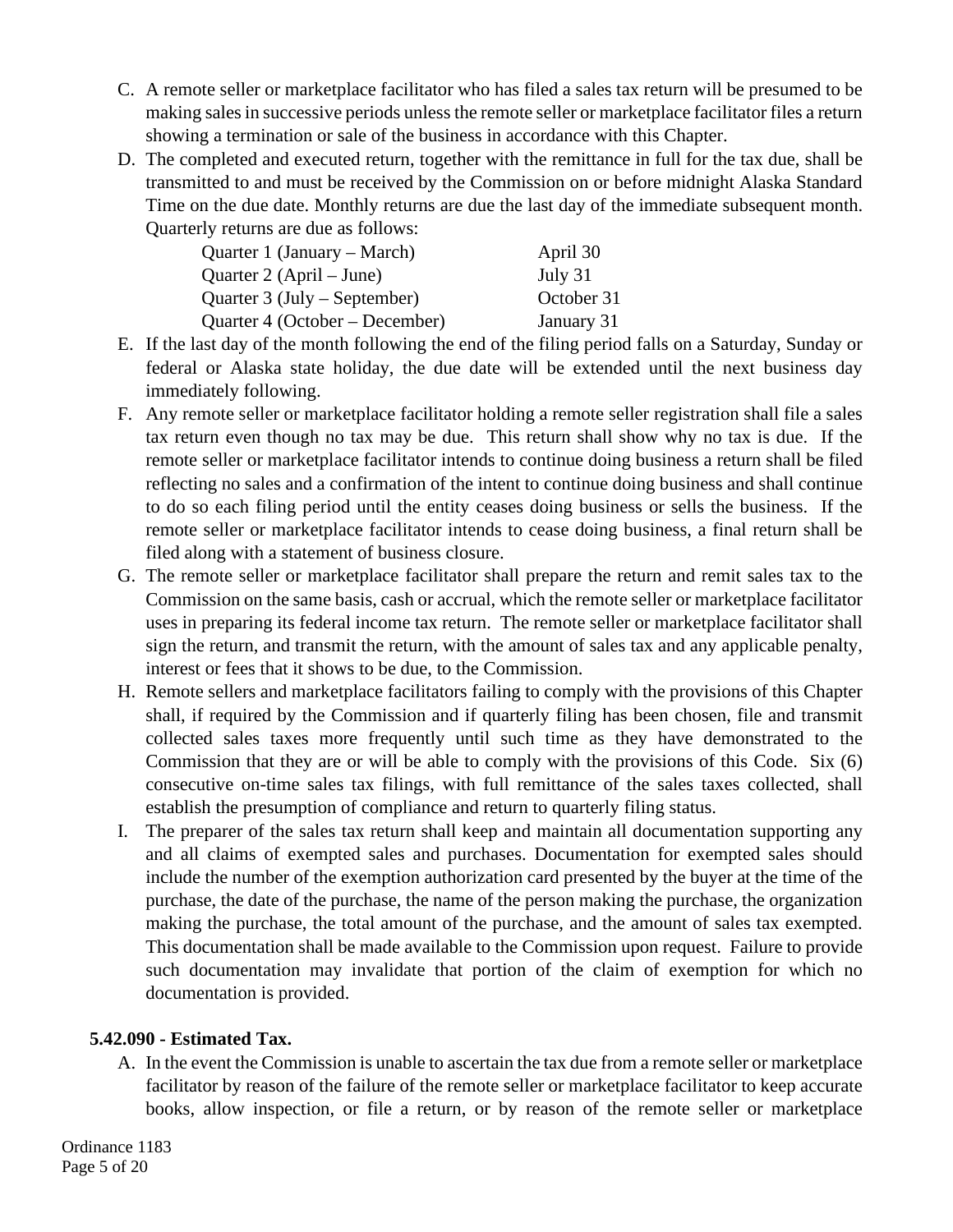facilitator filing a false or inaccurate return, the Commission may make an estimate of the tax due based on any evidence in their possession.

- B. Sales taxes may also be estimated, based on any information available, whenever the Commission has reasonable cause to believe that any information on a sales tax return is not accurate.
- C. A remote seller's or marketplace facilitator's tax liability under this Chapter may be determined and assessed for a period of six (6) years after the date the return was filed or due to be filed with the Commission. No civil action for the collection of such tax may be commenced after the expiration of the six- (6-) year period except an action for taxes, penalties and interest due from those filing periods that are the subject of a written demand or assessment made within the six- (6-) year period, unless the remote seller or marketplace facilitator waives the protection of this section.
- D. The Commission shall notify the remote seller or marketplace facilitator, in writing, that the Commission has estimated the amount of sales tax that is due from the remote seller or marketplace facilitator. The Commission shall serve the notice on the remote seller or marketplace facilitator by delivering the notice to the remote seller's or marketplace facilitator's place of business, or by mailing the notice by certified mail, return receipt requested, to the remote seller's or marketplace facilitator's last known mailing address. A remote seller or marketplace facilitator who refuses the certified mail will be considered to have accepted the certified mail for purposes of service.
- E. The Commission's estimate of the amount of sales tax that is due from a remote seller or marketplace facilitator shall become a final determination of the amount that is due unless the remote seller or marketplace facilitator, within thirty (30) calendar days after service of notice of the estimated tax:
	- 1. Files a complete and accurate sales tax return for the delinquent periods supported by satisfactory records and accompanied by a full remittance of all taxes, interest, penalties, costs and other charges due; or
	- 2. Files a written notice with the Commission appealing the estimated tax amount in accordance with the appeal procedures.
	- 3. Arguments or reasons for failure to timely file a return and remit taxes collected shall not be considered a valid basis or grounds for granting an appeal. The basis and grounds for granting an appeal of an assessment are:
		- a. The identity of the remote seller or marketplace facilitator is in error;
		- b. The amount of the debt is erroneous due to a clerical error (and the nature and extent of the error is specified in the request for appeal); or
		- c. The remote seller or marketplace facilitator disputes the denial of exemption(s) for certain sales.
- F. The amount of sales tax finally determined to be due under this section shall bear interest and penalty from the date that the sales tax originally was due, plus an additional civil penalty of fifty dollars (\$50) for each calendar month or partial month for which the amount of sales tax that is due has been determined.

# **5.42.100 - Returns – Filing Contents.**

A. Every remote seller or marketplace facilitator required by this chapter to collect sales tax shall file with the Commission upon forms furnished by the Commission a return setting forth the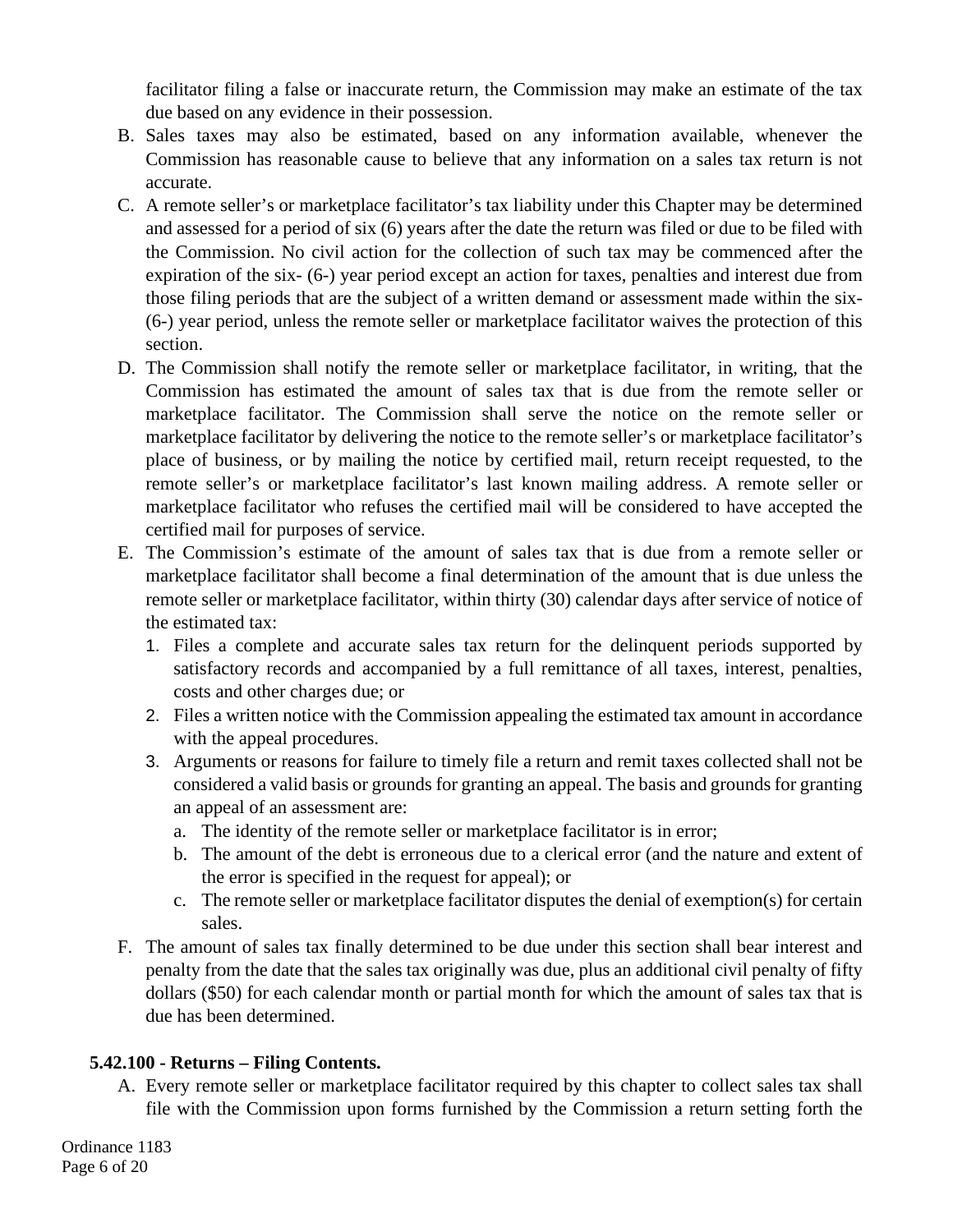following information with totals rounded to the nearest dollar:

- 1. Gross sales;
- 2. The nontaxable portions separately stating the amount of sales revenue attributable to each class of exemption;
- 3. Computation of taxes to be remitted;
- 4. Calculated discount (if applicable) based on taxing jurisdiction's code; and
- 5. Such other information as may be required by the Commission.
- B. Each tax return remitted by a remote seller or marketplace facilitator shall be signed (digital or otherwise) by a responsible individual who shall attest to the completeness and accuracy of the information on the tax return.
- C. The Commission reserves the right to reject a filed return for failure to comply with the requirements of this Chapter for up to three (3) months from the date of filing. The Commission shall give written notice to a remote seller or marketplace facilitator that a return has been rejected, including the reason for the rejection.

### **5.42.110 – Refunds.**

- A. Upon request from a buyer or remote seller or marketplace facilitator the Commission shall provide a determination of correct tax rate and amount applicable to the transaction. In the case of an overpayment of taxes, the remote seller or marketplace facilitator shall process the refund and amend any returns accordingly.
- B. If the claimant is a remote seller or marketplace facilitator, and the tax refund is owed to any buyer, the remote seller or marketplace facilitator submits, and the Commission approves, a refund plan to all affected buyers.
- C. The taxing jurisdictions may allow a buyer to request a refund directly from the taxing jurisdiction.

#### **5.42.120 – Amended Returns.**

- A. A remote seller or marketplace facilitator may file an amended sales tax return, with supporting documentation, and the Commission may accept the amended return, but only in the following circumstances:
	- 1. The amended return is filed within one (1) year of the original due date for the return; and
	- 2. The remote seller or marketplace facilitator provides a written justification for requesting approval of the amended return; and
	- 3. The remote seller or marketplace facilitator agrees to submit to an audit upon request of the Commission.
- B. The Commission shall notify the remote seller or marketplace facilitator in writing (by email or otherwise) whether it accepts or rejects an amended return, including the reasons for any rejection.
- C. The Commission may adjust a return for a remote seller or marketplace facilitator if, after investigation, the Commission determines the figure included in the original returns are incorrect; and the Commission adjusts the return within two (2) years of the original due date for the return.
- D. A remote seller or marketplace facilitator may file a supplemental sales tax return, with supporting documentation, and the Commission may accept the supplemental return, but only in the following circumstances:
	- 1. The remote seller or marketplace facilitator provides a written justification for requesting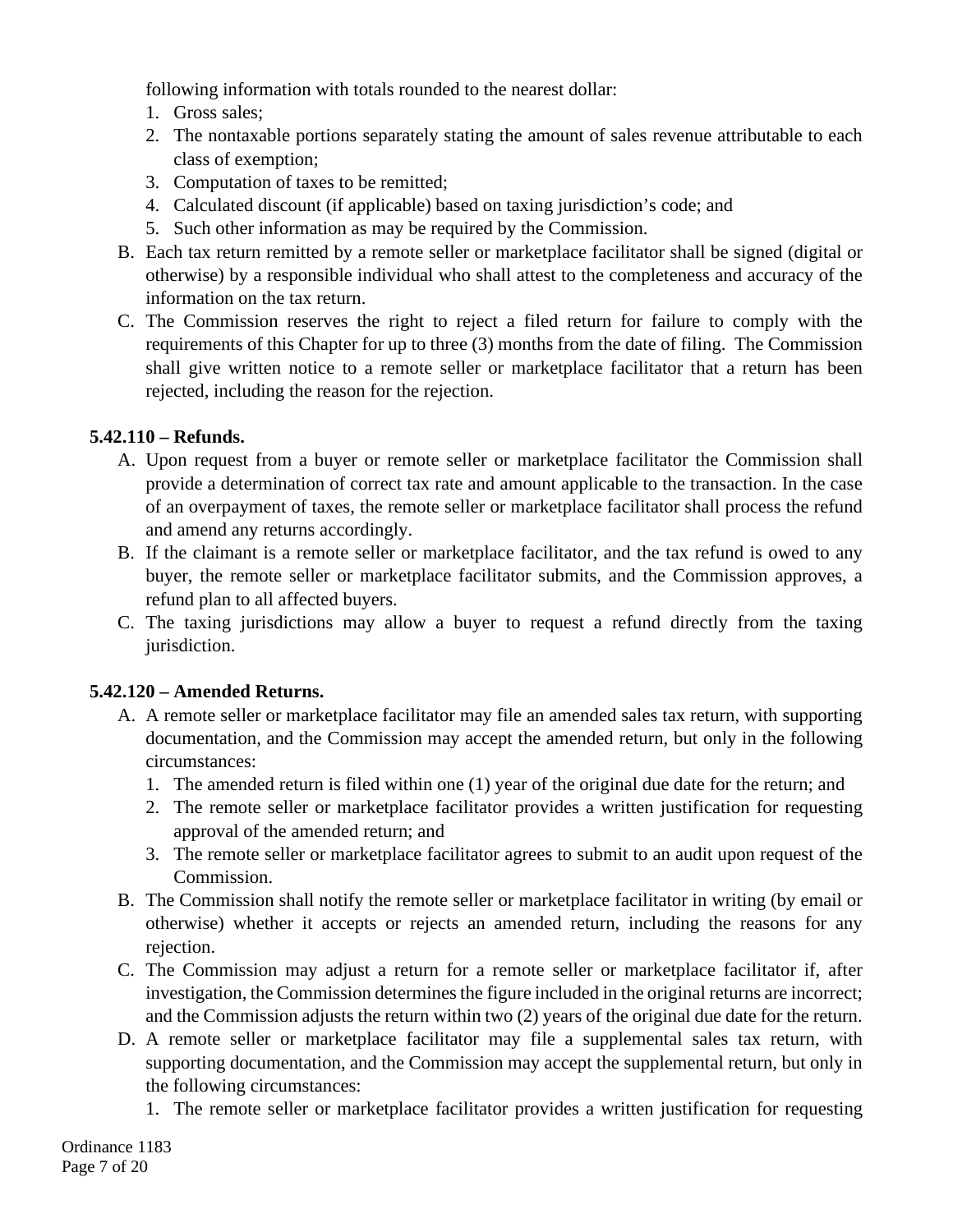approval of the supplemental return; and

2. The remote seller or marketplace facilitator agrees to submit to an audit upon request of the Commission.

### **5.42.130. – Extension of Time to File Tax Return.**

- A. Upon written application of a remote seller or marketplace facilitator, stating the reasons therefor, the Commission may extend the time to file a sales tax return but only if the Commission finds each of the following:
	- 1. For reasons beyond the remote seller's or marketplace facilitator's control, the remote seller or marketplace facilitator has been unable to maintain in a current condition the books and records that contain the information required to complete the return;
	- 2. Such extension is a dire necessity for bookkeeping reasons and would avert undue hardship upon the remote seller or marketplace facilitator;
	- 3. The remote seller or marketplace facilitator has a plan to cure the problem that caused the remote seller or marketplace facilitator to apply for an extension and the remote seller or marketplace facilitator agrees to proceed with diligence to cure the problem;
	- 4. At the time of the application, the remote seller or marketplace facilitator is not delinquent in filing any other sales tax return, in remitting sales tax to the Commission or otherwise in violation of this chapter;
	- 5. No such extension shall be made retroactively to cover existing delinquencies.

### **5.42.140 – Audits.**

- A. Any remote seller or marketplace facilitator who has registered with the Commission, who is required to collect and remit sales tax, or who is required to submit a sales tax return is subject to a discretionary sales tax audit at any time. The purpose of such an audit is to examine the business records of the remote seller or marketplace facilitator in order to determine whether appropriate amounts of sales tax revenue have been collected by the remote seller or marketplace facilitator and remitted to the Commission.
- B. The Commission is not bound to accept a sales tax return as correct. The Commission may make an independent investigation of all retail sales or transactions conducted within the State or taxing jurisdiction.
- C. The records that a remote seller or marketplace facilitator is required to maintain under this chapter shall be subject to inspection and copying by authorized employees or agents of the Commission for the purpose of auditing any return filed under this chapter, or to determine the remote seller's or marketplace facilitator's liability for sales tax where no return has been filed.
- D. In addition to the information required on returns, the Commission may request, and the remote seller or marketplace facilitator must furnish, any reasonable information deemed necessary for a correct computation of the tax.
- E. The Commission may adjust a return for a remote seller or marketplace facilitator if, after investigation or audit, the Commission determines that the figures included in the original return are incorrect, and that additional sales taxes are due; and the Commission adjusts the return within two (2) years of the original due date for the return.
- F. For the purpose of ascertaining the correctness of a return or the amount of taxes owed when a return has not been filed, the Commission may conduct investigations, hearings and audits and may examine any relevant books, papers, statements, memoranda, records, accounts or other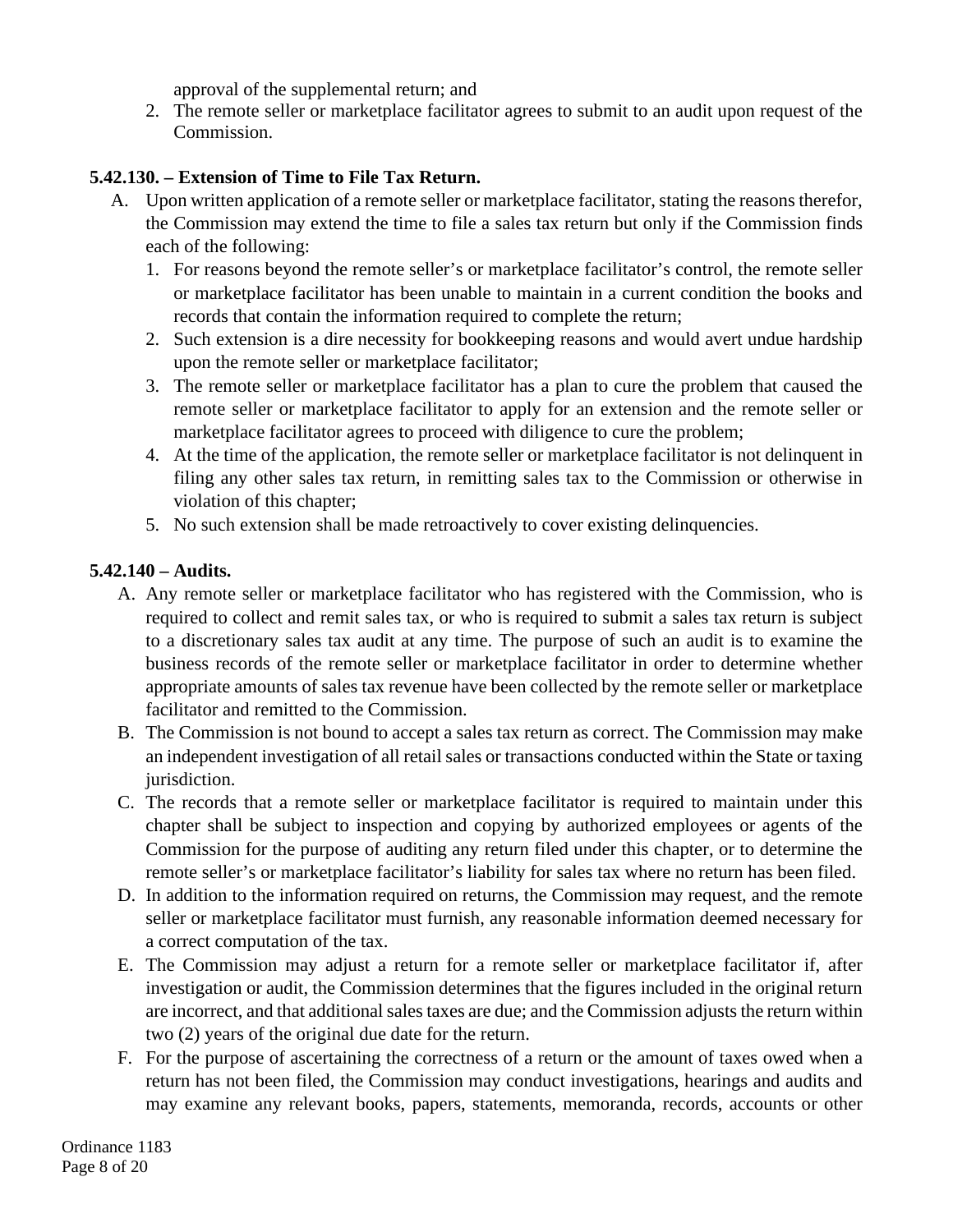writings of any remote seller or marketplace facilitator at any reasonable hour on the premises of the remote seller or marketplace facilitator and may require the attendance of any officer or employee of the remote seller or marketplace facilitator. Upon written demand by the Commission, the remote seller or marketplace facilitator shall present for examination, in the office of the Commission, such books, papers, statements, memoranda, records, accounts and other written material as may be set out in the demand unless the Commission and the person upon whom the demand is made agree to presentation of such materials at a different place.

- G. The Commission may issue subpoenas to compel attendance or to require production of relevant books, papers, records or memoranda. If any remote seller or marketplace facilitator refuses to obey any such subpoena, the Commissioner may refer the matter to the Commission's attorney for an application to the superior court for an order requiring the remote seller or marketplace facilitator to comply therewith.
- H. Any remote seller, marketplace facilitator, or person engaged in business who is unable or unwilling to submit their records to the Commission shall be required to pay the Commission for all necessary expenses incurred for the examination and inspection of their records maintained outside the Commission.
- I. After the completion of a sales tax audit, the results of the audit will be sent to the business owner's address of record.
- J. In the event the Commission, upon completion of an audit, discovers more than five hundred dollars (\$500) in additional sales tax due from a remote seller or marketplace facilitator resulting from a remote seller's or marketplace facilitator's failure to accurately report sales and taxes due thereupon, the remote seller or marketplace facilitator shall bear responsibility for the full cost of the audit. The audit fee assessment will be in addition to interest and penalties applicable to amounts deemed to be delinquent by the Commission at the time of the conclusion of the audit.

#### **5.42.150 - Audit Protest.**

- A. If the remote seller or marketplace facilitator wishes to dispute the amount of the estimate, or the results of an examination or audit, the remote seller or marketplace facilitator must file a written protest with the Commission, within thirty (30) calendar days of the date of the notice of estimated tax or results of an audit or examination. The protest must set forth:
	- 1. The remote seller's or marketplace facilitator's justification for reducing or increasing the estimated tax amount, including any missing sales tax returns for the periods estimated; or
	- 2. The remote seller's or marketplace facilitator's reasons for challenging the examination or audit results.
- B. In processing the protest, the Commission may hold an informal meeting or hearing with the remote seller or marketplace facilitator, either on its own or upon request of the remote seller or marketplace facilitator, and may also require that the remote seller submit to an audit, if one was not previously conducted or a more formal audit, if an estimation audit was previously performed.
- C. The Commission shall make a final written determination on the remote seller's or marketplace facilitator's protest and mail a copy of the determination to the remote seller or marketplace facilitator.
- D. If a written protest is not filed within thirty days of the date of the notice of estimated tax or the result of a review, audit or examination, then the estimated tax, review, audit or examination result shall be final, due and payable to the Commission.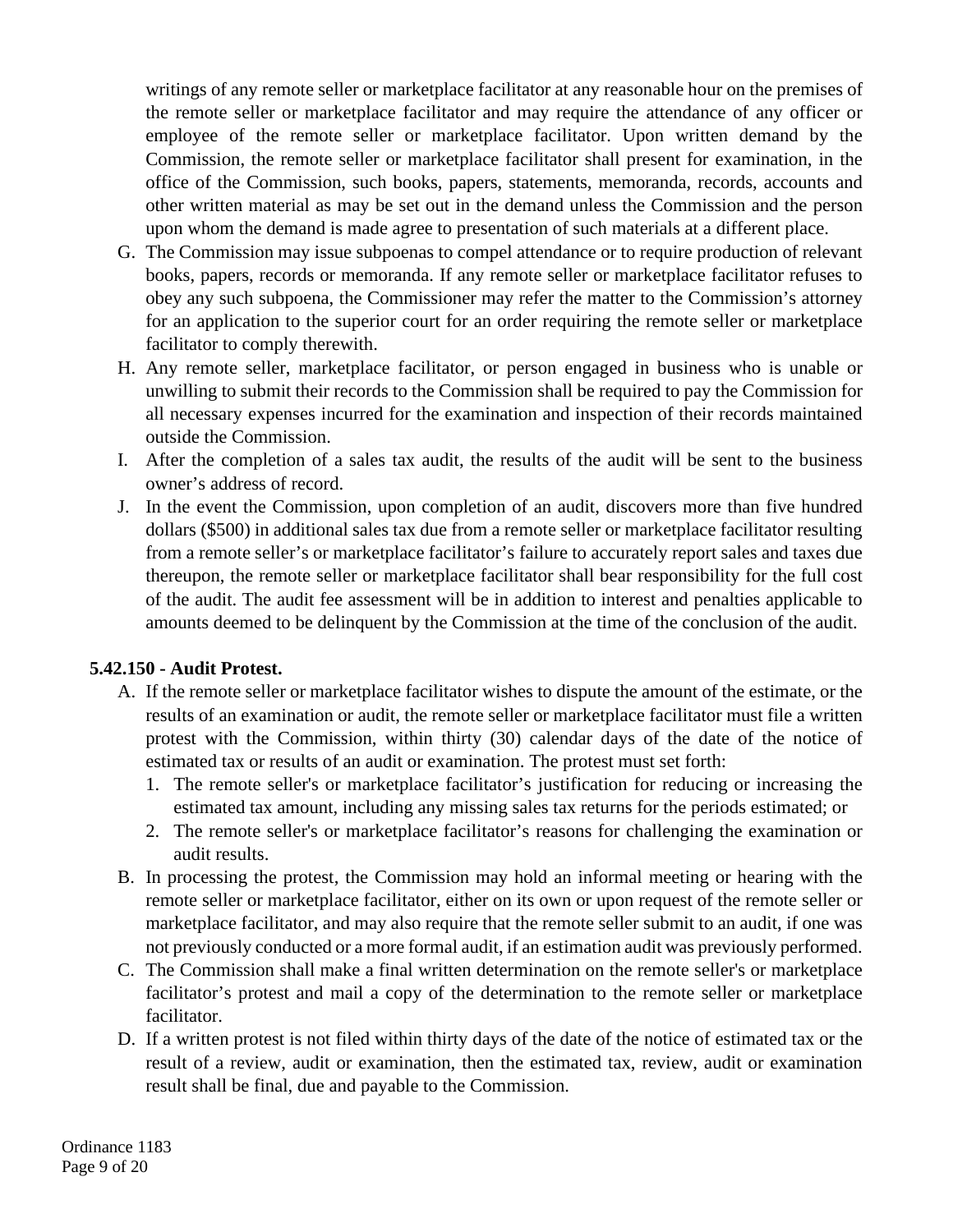### **5.42.160 – Penalties and Interest for Late Filing.**

- A. A late filing fee of twenty-five dollars per month (or quarter) shall be added to all late-filed sales tax reports in addition to interest and penalties.
- B. Delinquent sales tax bear interest at the rate of fifteen percent (15%) per annum until paid.
- C. In addition, delinquent sales tax shall be subject to an additional penalty of five percent, or fraction thereof, until a total of twenty percent of delinquent tax has been reached. The penalty does not bear interest.
- D. Fees, penalties and interest shall be assessed and collected in the same manner as the tax is assessed and collected, and applied first to fees, penalties and interest, second to past due sales tax.
- E. The filing of an incomplete return, or the failure to remit all tax, shall be treated as the filing of no return.
- F. A penalty assessed under this section for the delinquent remittance of sales tax or failure to file a sales tax return may be waived by the Commission, upon written application of the remote seller or marketplace facilitator accompanied by a payment of all delinquent sales tax, interest and penalty otherwise owed by the remote seller or marketplace facilitator, within forty-five (45) calendar days after the date of delinquency. A remote seller or marketplace facilitator may not be granted more than one (1) waiver of penalty under this subjection in any one calendar year. The Commission shall report such waivers of penalty to the taxing jurisdiction, in writing.

### **5.42.170 – Repayment Plans.**

- A. The Commission may agree to enter into a repayment plan with a delinquent remote seller or marketplace facilitator. No repayment plan shall be valid unless agreed to by both parties in writing.
- B. A remote seller or marketplace facilitator shall not be eligible to enter into a repayment plan with the Commission if the remote seller or marketplace facilitator has defaulted on a repayment plan in the previous two (2) calendar years.
- C. The repayment plan shall include a secured promissory note that substantially complies with the following terms:
	- 1. The remote seller or marketplace facilitator agrees to pay a minimum of ten percent (10%) down payment on the tax, interest and penalty amount due. The down payment shall be applied first to penalty, then to accumulated interest, and then to the tax owed.
	- 2. The remote seller or marketplace facilitator agrees to pay the balance of the tax, penalty and interest owed in monthly installments over a period not to exceed two (2) years.
	- 3. Interest at a rate of fifteen (15%) percent per annum shall accrue on the principal sum due. Interest shall not apply to penalties owed or to interest accrued at the time the repayment plan is executed or accruing during the term of the repayment plan.
	- 4. If the remote seller or marketplace facilitator is a corporation or a limited liability entity the remote seller or marketplace facilitator agrees to provide a personal guarantee of the obligations under the repayment plan.
	- 5. The remote seller or marketplace facilitator agrees to pay all future tax bills in accordance with the provisions of this chapter.
	- 6. The remote seller or marketplace facilitator agrees to provide a security interest in the form of a sales tax lien for the entire unpaid balance of the promissory note to be recorded by the Commission at the time the repayment plan is signed. The remote seller or marketplace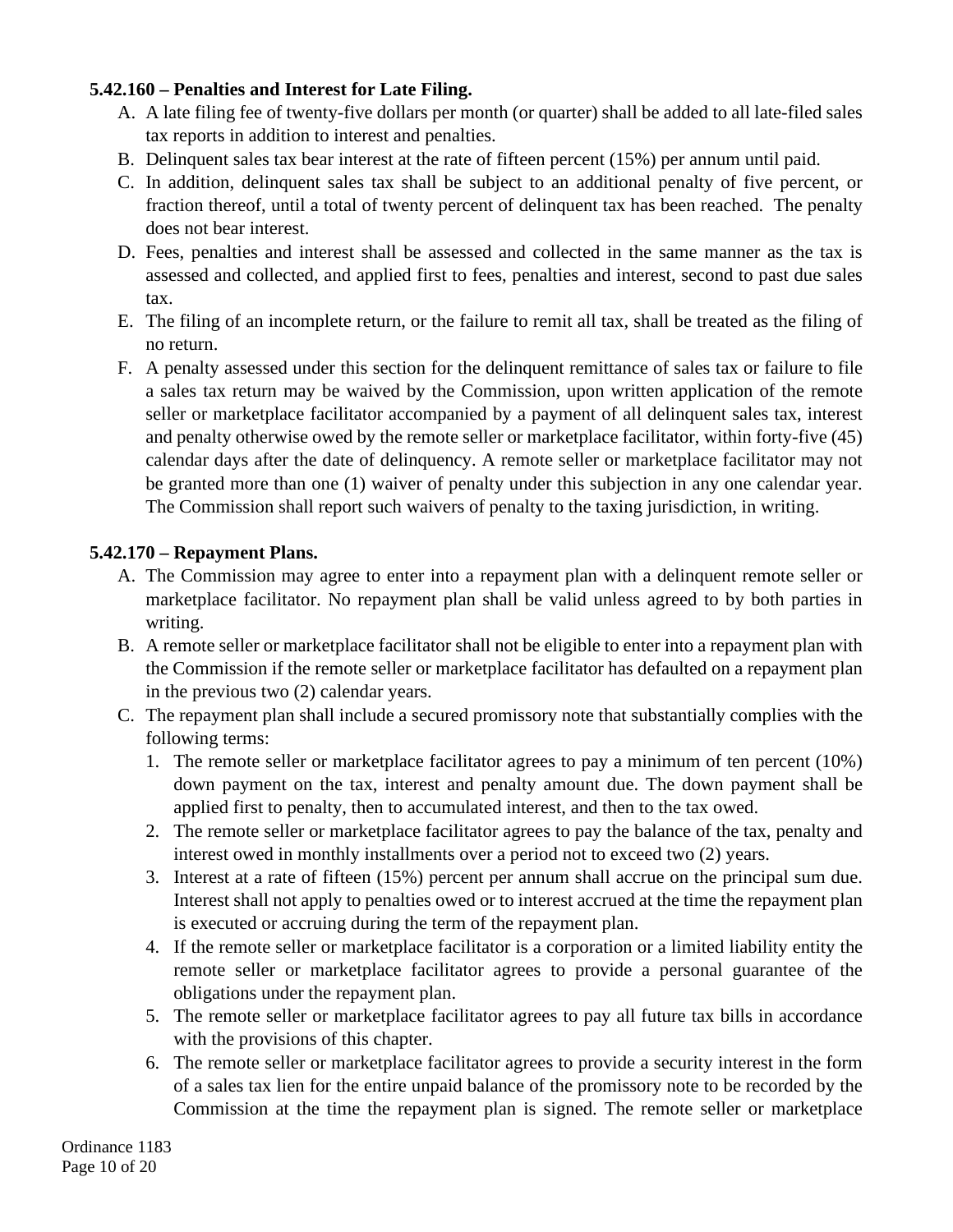facilitator shall be responsible for the cost of recording the tax lien.

D. If a remote seller or marketplace facilitator fails to pay two (2) or more payments as required by the repayment plan agreement, the remote seller or marketplace facilitator shall be in default and the entire amount owed at the time of default shall become immediately due. The Commission will send the remote seller or marketplace facilitator a notice of default. The Commission may immediately foreclose on the sales tax lien or take any other remedy available under the law.

## **5.42.180 – Remote Seller or Marketplace Facilitator Record Retention.**

Remote sellers or marketplace facilitator shall keep and preserve suitable records of all sales made and such other books or accounts as may be necessary to determine the amount of tax which the remote seller or marketplace facilitator is obliged to collect. Remote sellers or marketplace facilitator shall preserve suitable records of sales for a period of six (6) years from the date of the return reporting such sales, and shall preserve for a period of six (6) years all invoices of goods and merchandise purchased for resale, and all such other books, invoices and records as may be necessary to accurately determine the amount of taxes which the remote seller or marketplace facilitator was obliged to collect under this chapter.

### **5.42.190 - Cessation or Transfer of Business.**

- A. A remote seller or marketplace facilitator who sells, leases, conveys, forfeits, transfers or assigns the majority of their business interest, including a creditor or secured party, shall make a final sales tax return within thirty (30) days after the date of such conveyance.
- B. At least ten (10) business days before any such sale is completed, the remote seller or marketplace facilitator shall send to the Commission, by approved communication (email confirmation, certified first-class mail, postage prepaid) a notice that the remote seller's or marketplace facilitator's interest is to be conveyed and shall include the name, address and telephone number of the person or entity to whom the interest is to be conveyed.
- C. Upon notice of sale and disclosure of buyer, the Commission shall be authorized to disclose the status of the remote seller's or marketplace facilitator's sales tax account to the named buyer or assignee.
- D. Upon receipt of notice of a sale or transfer, the Commission shall send the transferee a copy of this Code with this section highlighted.
- E. Neither the Commissioner's failure to give the notice nor the transferee's failure to receive the notice shall relieve the transferee of any obligations under this section.
- F. Following receipt of said notice, the Commission shall have sixty (60) days in which to perform a final sales tax audit and assess sales tax liability against the seller of the business. If the notice is not mailed at least ten (10) business days before the sale is completed, the Commission shall have twelve (12) months from the later of the completion of the sale or the Commission's knowledge of the completion of the sale within which to begin a final sales tax audit and assess sales tax liability against the seller of the business. The Commission may also initiate an estimated assessment if the requirements for such an assessment exist.
- G. A person acquiring any interest of a remote seller or marketplace facilitator in a business required to collect the tax under this chapter assumes the liability of the remote seller or marketplace facilitator for all taxes due the Commission, whether current or delinquent, whether known to the Commission or discovered later, and for all interest, penalties, costs and charges on such taxes.
- H. Before the effective date of the transfer, the transferee of a business shall obtain from the Commission an estimate of the delinquent sales tax, penalty and interest, if any, owed by the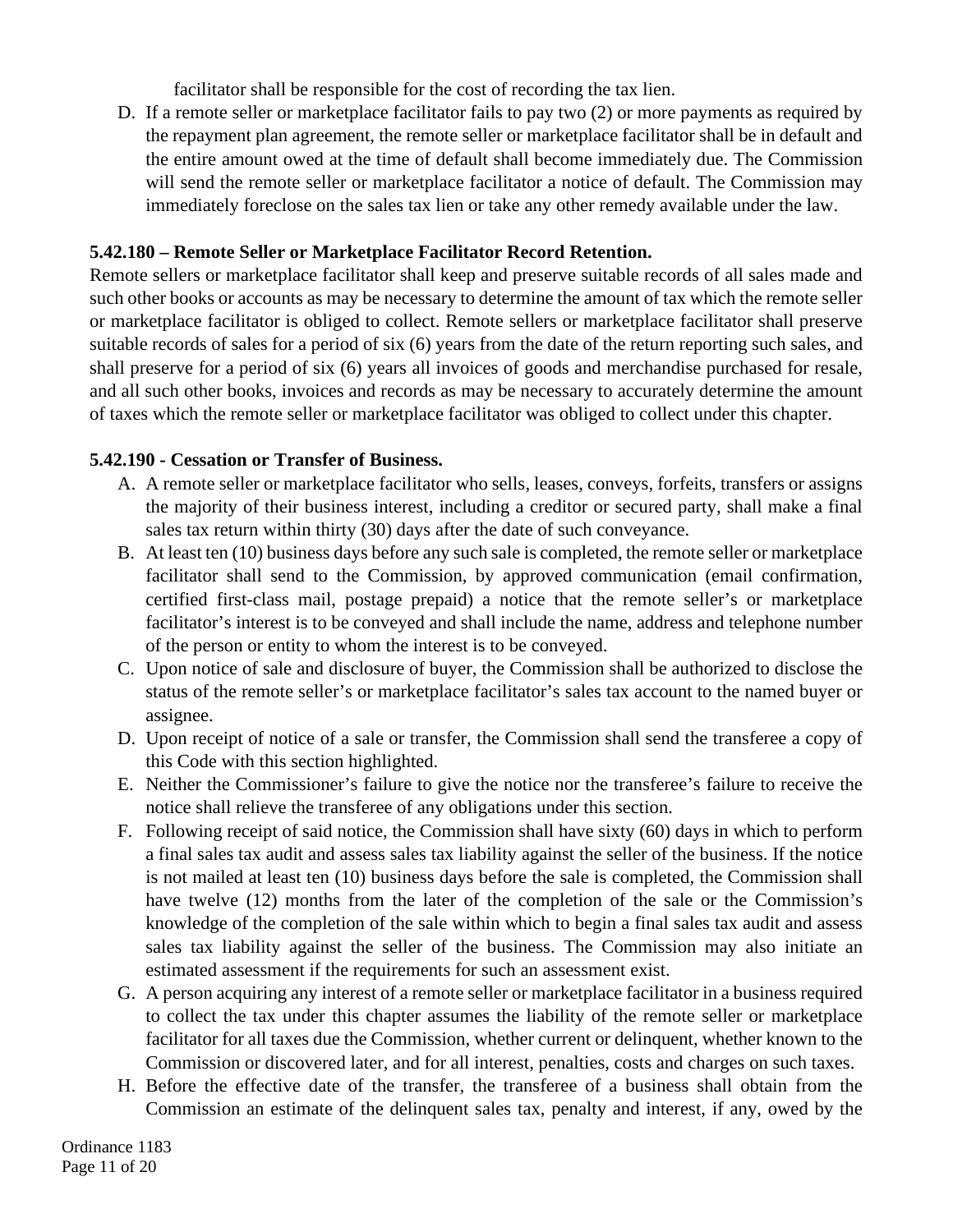remote seller or marketplace facilitator as of the date of the transfer, and shall withhold that amount from the consideration payable for the transfer, until the remote seller or marketplace facilitator has produced a receipt from the Commission showing that all tax obligations imposed by this chapter have been paid. A transferee that fails to withhold the amount required under this subsection shall be liable to the Commission and taxing jurisdiction for the lesser of the amount of delinquent sales tax, penalty and interest due from the remote seller or marketplace facilitator as of the date of transfer, and the amount that the transferee was required to withhold.

- I. In this section, the term "transfer" includes the following:
	- 1. A change in voting control, or in more than fifty (50) percent of the ownership interest in a remote seller or marketplace facilitator that is a corporation, limited liability company or partnership; or
	- 2. A sale of substantially all the assets used in the business of the remote seller or marketplace facilitator; or
	- 3. The initiation of a lease, management agreement or other arrangement under which another person becomes entitled to the remote seller's or marketplace facilitator's gross receipts from sales, rentals or services.
- J. Subsection H of this section shall not apply to any person who acquires their ownership interest in the ongoing business as a result of the foreclosure of a lien that has priority over the Commission's sales tax lien.
- K. Upon termination, dissolution or abandonment of a corporate business, any officer having control or supervision of sales tax funds collected, or who is charged with responsibility for the filing of returns or the payment of sales tax funds collected, shall be personally liable for any unpaid taxes, interest, administrative costs and penalties on those taxes if such officer willfully fails to pay or cause to be paid any taxes due from the corporation. In addition, regardless of willfulness, each director of the corporation shall be jointly and severally liable for unpaid amounts. The officer shall be liable only for taxes collected which became due during the period he or she had the control, supervision, responsibility or duty to act for the corporation. This section does not relieve the corporation of other tax liabilities or otherwise impair other tax collection remedies afforded by law.
- L. A remote seller or marketplace facilitator who terminates the business without the benefit of a purchaser, successor or assign shall make a final tax return and settlement of tax obligations within thirty (30) days after such termination. If a final return and settlement are not received within thirty (30) days of the termination, the remote seller or marketplace facilitator shall pay a penalty of one hundred dollars (\$100), plus an additional penalty of twenty-five dollars (\$25) for each additional thirty- (30-) day period, or part of such a period, during which the final return and settlement have not been made, for a maximum of six (6) additional periods.

## **5.42.200 – Use of Information on Tax Returns.**

- A. Except as otherwise provided in this chapter, all returns, reports and information required to be filed with the Commission under this Code, and all information contained therein, shall be kept confidential and shall be subject to inspection only by:
	- 1. Employees and agents of the Commission and City whose job responsibilities are directly related to such returns, reports and information;
	- 2. The person supplying such returns, reports and information; and
	- 3. Persons authorized in writing by the person supplying such returns, reports and information.

Ordinance 1183 Page 12 of 20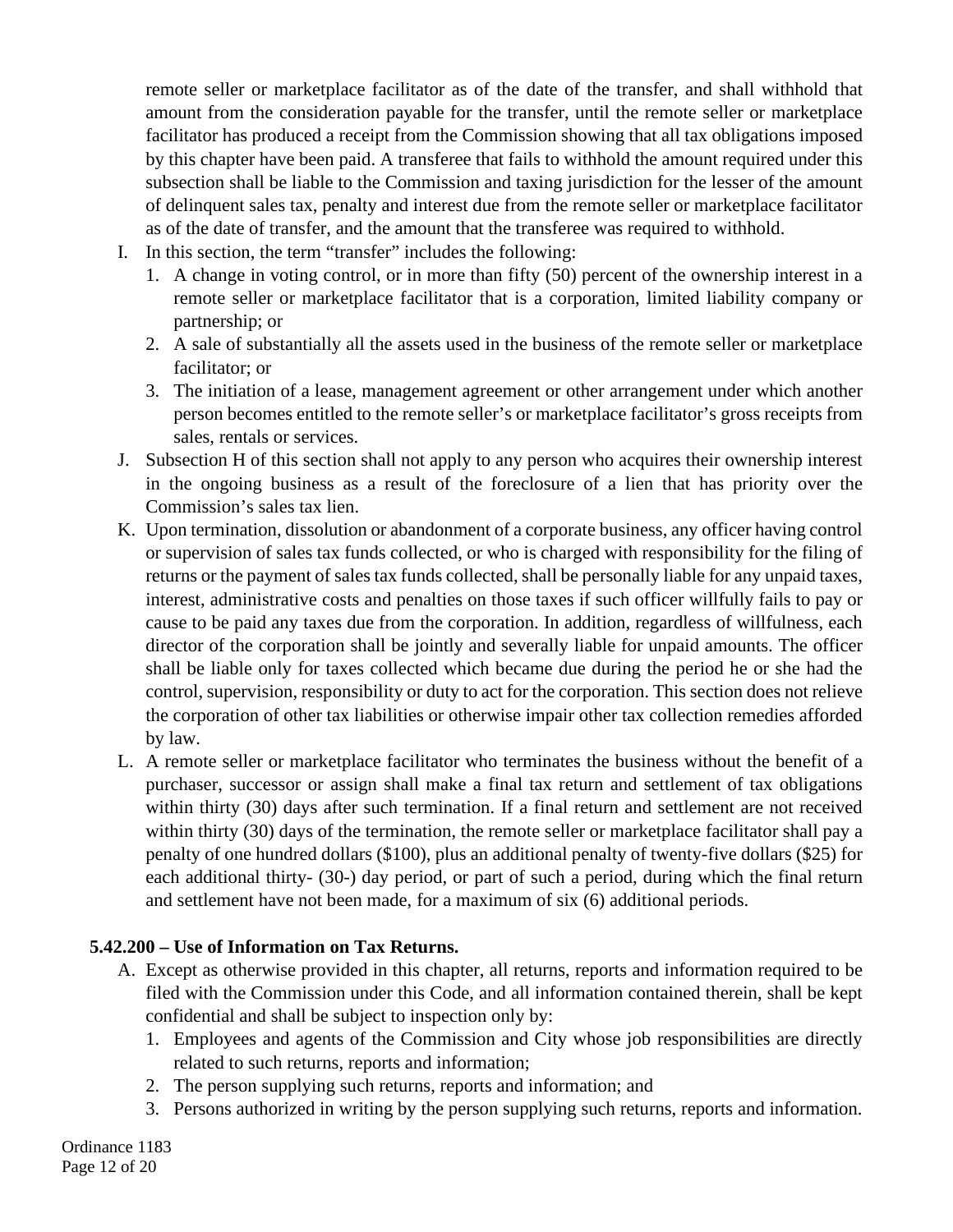- B. The Commission will release information described in subsection A of this section pursuant to subpoena, order of a court or administrative agency of competent jurisdiction, and where otherwise required by law to do so.
- C. Notwithstanding subsection A of this section, the following information is available for public inspection:
	- 1. The name and address of sellers;
	- 2. Whether a business is registered to collect taxes under this chapter;
	- 3. The name and address of businesses that are sixty (60) days or more delinquent in filing returns and/or in remitting sales tax, or both filing returns and remitting sales tax; and, if so delinquent, the amount of estimated sales tax due, and the number of returns not filed.
- D. The Commission may provide the public statistical information related to sales tax collections, provided that no information identifiable to a particular remote seller or marketplace facilitator is disclosed.
- E. Nothing contained in this section shall be construed to prohibit the delivery to a person, or his duly authorized representative, of a copy of any return or report filed by them, nor to prohibit the publication of statistics so classified as to prevent the identification of particular buyers, remote sellers, or marketplace facilitators, nor to prohibit the furnishing of information on a reciprocal basis to other agencies or political subdivisions of the state or the United States concerned with the enforcement of tax laws.
- F. Nothing contained in this section shall be construed to prohibit the disclosure through enforcement action proceedings or by public inspection or publication of the name, estimated balance due, and current status of payments, and filings of any remote seller or marketplace facilitator or agent of any remote seller or marketplace facilitator required to collect sales taxes or file returns under this chapter, who fails to file any return and/or remit in full all sales taxes due within thirty (30) days after the required date for that business. Entry into any agreement whether pursuant to the provisions of this chapter or otherwise shall not act as any prohibition to disclosure of the records of that remote seller or marketplace facilitator as otherwise provided in this Chapter.
- G. A prospective lessee or purchaser of any business or business interest may inquire as to the obligation or tax status of any business upon presenting to the Commission a release of tax information request signed by the authorized agent of the business.
- H. All returns referred to in this chapter, and all data taken therefrom, shall be kept secure from public inspection, and from all private inspection.

## **5.42.210 – Violations.**

- A. A remote seller or marketplace facilitator that fails to file a sales tax return or remit sales tax when due, in addition to any other liability imposed by this Chapter, shall pay to the Commission all costs incurred by the Commission to determine the amount of the remote seller's or marketplace facilitator's liability or to collect the sales tax, including, without limitation, reviewing and auditing the remote seller's or marketplace facilitator's business records, collection agency fees, and actual reasonable attorney's fees.
- B. A person who causes or permits a corporation of which the person is an officer or director, a limited liability company of which the person is a member or manager, or a partnership of which the person is a partner, to fail to collect sales tax or to remit sales tax to the Commission as required by this Chapter shall be liable to the Commission for the amount that should have been

Ordinance 1183 Page 13 of 20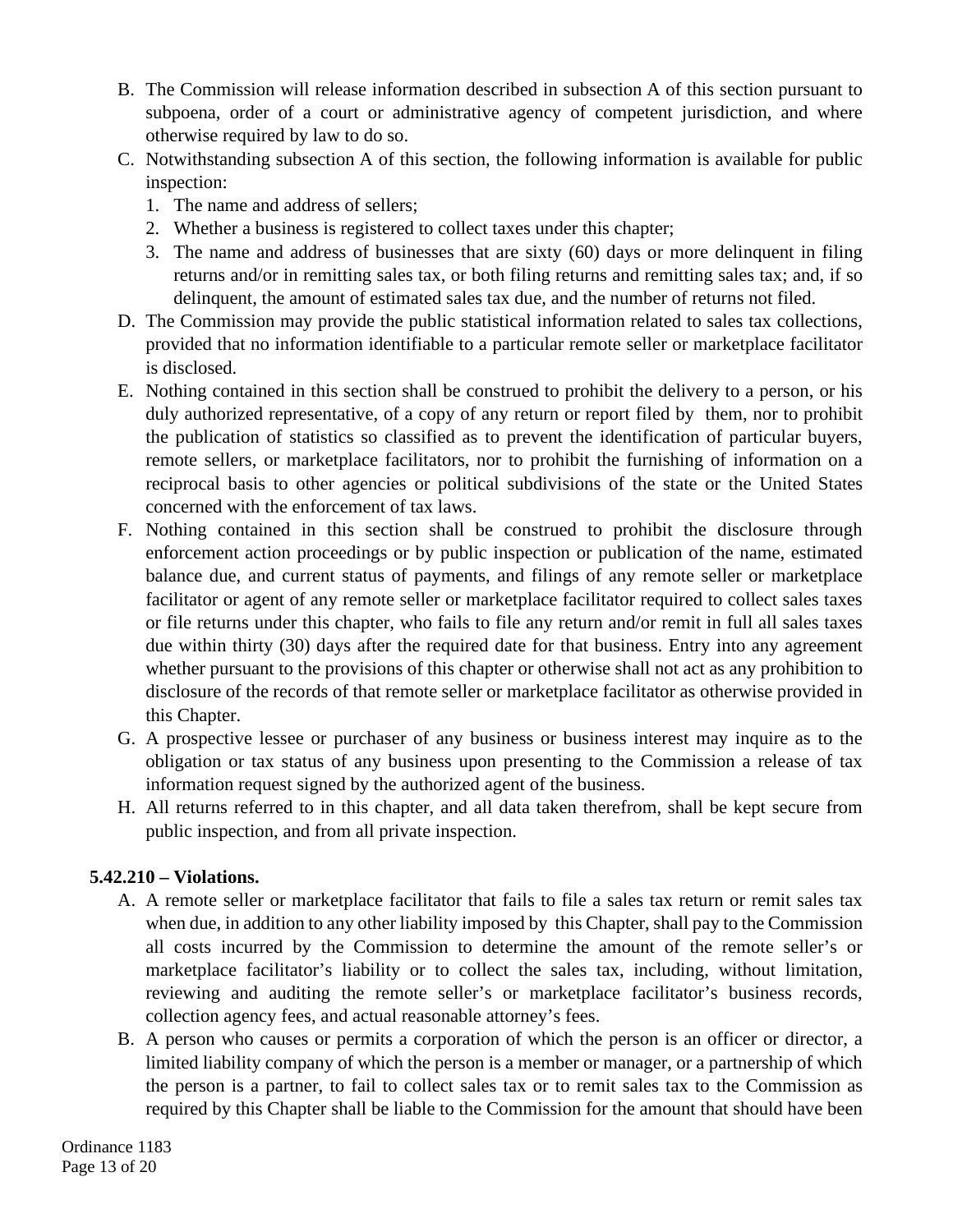collected or remitted, plus any applicable interest and penalty.

- C. Notwithstanding any other provision of law, and whether or not the Commission initiates an audit or other tax collection procedure, the Commission may bring a declaratory judgment action against a remote seller or marketplace facilitator believed to meet the criteria of to establish that the obligation to remit sales tax is applicable and valid under local, state and federal law. The action shall be brought in the judicial district of the taxing jurisdiction.
- D. The Commission may cause a sales tax lien to be filed and recorded against all real and personal property of a remote seller or marketplace facilitator where the remote seller or marketplace facilitator has:
	- 1. Failed to file sales tax returns for two (2) consecutive filing periods as required by this Chapter; or
	- 2. Failed within sixty (60) days of the end of the filing period from which taxes were due to either (a) remit all amounts due or (b) to enter into a secured payment agreement as provided in this Chapter.
	- 3. Prior to filing a sales tax lien, the Commission shall cause a written notice of intent to file to be mailed to the last known address of the delinquent remote seller or marketplace facilitator.
- E. In addition to other remedies discussed in this Chapter, the Commission may bring a civil action to:
	- 1. Enjoin a violation of this Chapter. On application for injunctive relief and a finding of a violation or threatened violation, the superior court shall enjoin the violation.
	- 2. Collect delinquent sales tax, penalty, interest and costs of collection, either before or after estimating the amount of sales tax due.
	- 3. Foreclose a recorded sales tax lien as provided by law.
- F. All remedies hereunder are cumulative and are in addition to those existing at law or equity.

## **5.42.220 – Penalties for Violations.**

- A. A buyer, remote seller, or marketplace facilitator who knowingly or negligently submits false information in a document filed with the Commission pursuant to this Chapter is subject to a penalty of five hundred dollars (\$500).
- B. A remote seller or marketplace facilitator who knowingly or negligently falsifies or conceals information related to its business activities with the Commission or taxing jurisdiction is subject to a penalty of five hundred dollars (\$500).
- C. A person who knowingly or negligently provides false information when applying for a certificate of exemption is subject to a penalty of five hundred dollars (\$500).
- D. Any remote seller or marketplace facilitator who fails to file a return by the due date required under this chapter, regardless of whether any taxes were due for the reporting period for which the return was required, shall be subject to a penalty of twenty-five dollars (\$25) for the first sales tax return not timely filed. The filing of an incomplete return shall be treated as the filing of no return.
- E. A remote seller or marketplace facilitator who fails or refuses to produce requested records or to allow inspection of their books and records shall pay to the Commission a penalty equal to three (3) times any deficiency found or estimated by the Commission with a minimum penalty of five hundred dollars (\$500).
- F. A remote seller or marketplace facilitator who falsifies or misrepresents any record filed with the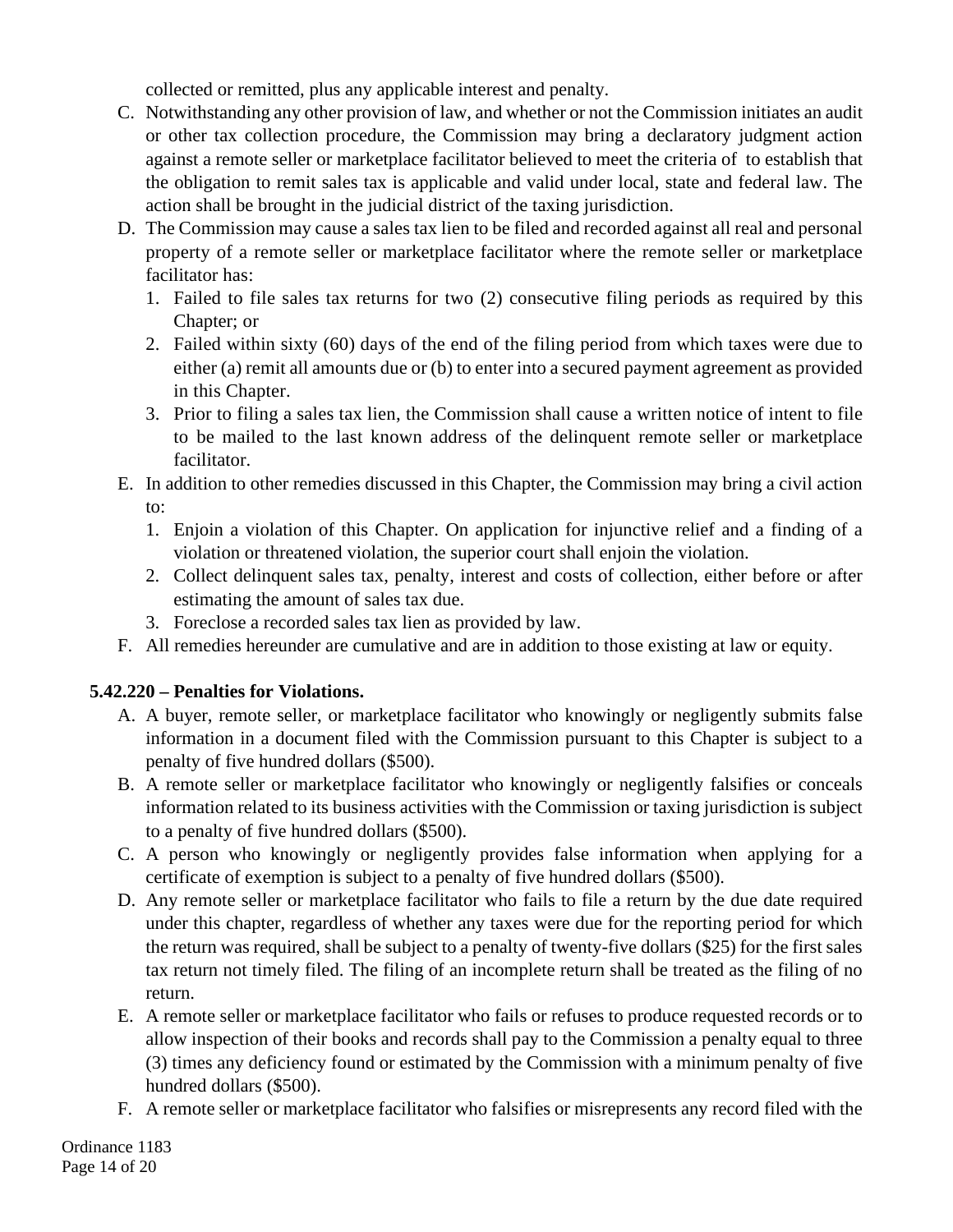Commission is guilty of an infraction and subject to a penalty of five hundred dollars (\$500) per record.

- G. Misuse of an exemption card is a violation and subject to a penalty of fifty dollars (\$50) per incident of misuse;
- H. Nothing in this chapter shall be construed as preventing the Commission from filing and maintaining an action at law to recover any taxes, penalties, interest and/or fees due from a remote seller or marketplace facilitator. The Commission may also recover attorney's fees in any action against a delinquent remote seller or marketplace facilitator.

# **5.42.230 – Remote Sellers with a Physical Presence in the Taxing Jurisdiction.**

- A. Sellers with a physical presence in a taxing jurisdiction and no remote or internet-based sales shall report, remit, and comply with standards, including audit authority, of the taxing jurisdiction.
- B. Sellers with a physical presence in a taxing jurisdiction that also have remote or internet-based sales where the Point of Delivery is in a different taxing jurisdiction shall (i) report and remit the remote or internet sales to the Commission; and (ii) report and remit the in-store sales to the taxing jurisdiction.
- C. Sellers with a physical presence in a taxing jurisdiction that also have remote or internet-based sales where the Point of Delivery is in the same Taxing jurisdictions shall report and remit those remote sales to the taxing jurisdiction.
- D. Sellers and marketplace facilitators that do not have a physical presence in a taxing jurisdiction must report and remit all remote sales to the Commission.
- E. For all purchases the tax rate added to the sale price shall be as provided in the taxing jurisdiction's sales tax code, based on Point of Delivery.
- F. A marketplace facilitator is considered the remote seller for each sale facilitated through its marketplace and shall collect, report, and remit sales tax to the Commission. A marketplace facilitator is not considered to be the remote seller for each sale or rental of lodging facilitated through its marketplace, wherein the seller is considered to have a physical presence in the taxing jurisdiction.

# **5.42.240 – Remittance of Tax; Remote Seller Held Harmless**

- A. Any remote seller or marketplace facilitator that collects and remits sales tax to the Commission as provided by law may use an electronic database of state addresses that is certified by the Commission pursuant to subsection © of this section to determine the jurisdictions to which tax is owed.
- B. Any remote seller or marketplace facilitator that uses the data contained in an electronic database certified by the Commission pursuant to subsection (C) of this section to determine the jurisdictions to which tax is owed shall be held harmless for any tax, charge, or fee liability to any taxing jurisdiction that otherwise would be due solely as a result of an error or omission in the database.
- C. Any electronic database provider may apply to the Commission to be certified for use by remote sellers or marketplace facilitators pursuant to this section. Such certification shall be valid for three (3) years. In order to be certified, an electronic database provider shall have a database that satisfies the following criteria:
	- 1. The database shall designate each address in the state, including, to the extent practicable,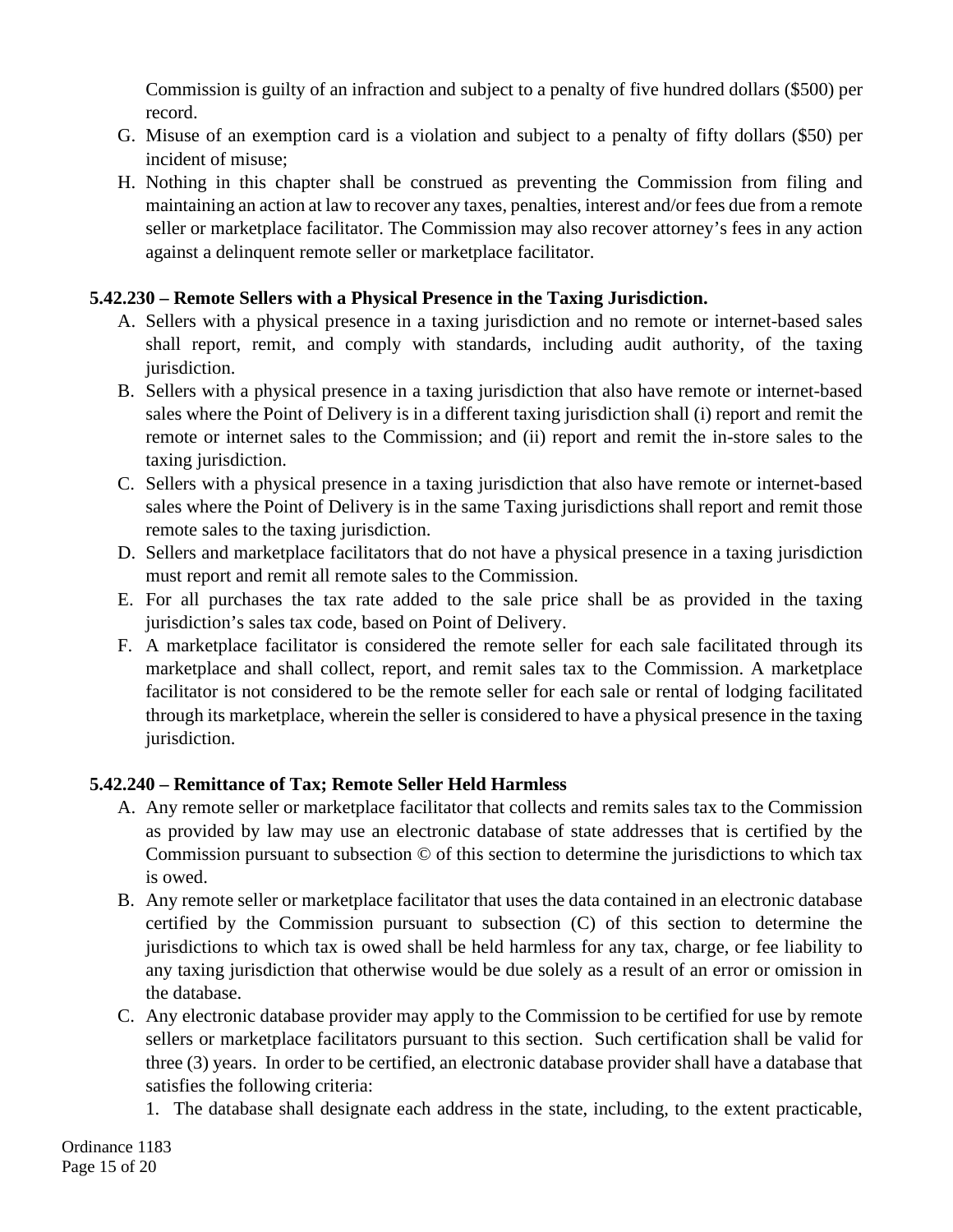any multiple postal address applicable to one location and the taxing jurisdictions that have the authority to impose a tax on purchases made by purchasers at each address in the state.

2. The information contained in the electronic database shall be updated as necessary and maintained in an accurate condition. In order to keep the database accurate, the database provider shall provide a convenient method for taxing jurisdictions that may be affected by the use of the database to inform the provider of apparent errors in the database. The provider shall have a process in place to promptly correct any errors brought to the provider's attention.

#### **5.42.250 – Definitions.**

For purposes of this Chapter, the following definitions shall apply:

**"Buyer or purchaser"** means a person to whom a sale of property or product is made or to whom a service is furnished.

**"Commission"** means the Alaska Intergovernmental Remote Sales Tax Commission established by Agreement between local government taxing jurisdictions within Alaska, and delegated tax collection authority.

"**Delivered electronically**" means delivered to the purchaser by means other than tangible storage media.

"**Drug**" means a compound, substance or preparation, and any component of a compound, substance or preparation, other than "food and food ingredients," "dietary supplements" or "alcoholic beverages:"

- A. Recognized in the official United State Pharmacopoeia, official Homeopathic Pharmacopoeia of the United States, or official National Formulary, and supplement to any of them; or
- B. Intended for use in the diagnosis, cure, mitigation, treatment, or prevention of disease; or
- C. Intended to affect the structure or any function of the body.

**"Entity-Based Exemption"** means an exemption based on who purchases the product or who sells the product. An exemption that is available to all individuals shall not be considered an entity-based exemption.

"**Goods for resale**" means:

- A. The sale of goods by a manufacturer, wholesaler or distributor to a retail vendor; sales to a wholesale or retail dealer who deals in the property sold, for the purpose of resale by the dealer.
- B. Sales of personal property as raw material to a person engaged in manufacturing components for sale, where the property sold is consumed in the manufacturing process of, or becomes an ingredient or component part of, a product manufactured for sale by the manufacturer.
- C. Sale of personal property as construction material to a licensed building contractor where the property sold becomes part of the permanent structure.

**"Marketplace Facilitator"** means a person that contracts with remote sellers to facilitate for consideration, regardless of whether deducted as fees from the transaction, the sale of the seller's property or services through a physical or electronic marketplace operated by the person, and engages:

(a) Directly or indirectly, through one or more affiliated persons in any of the following:

Ordinance 1183 Page 16 of 20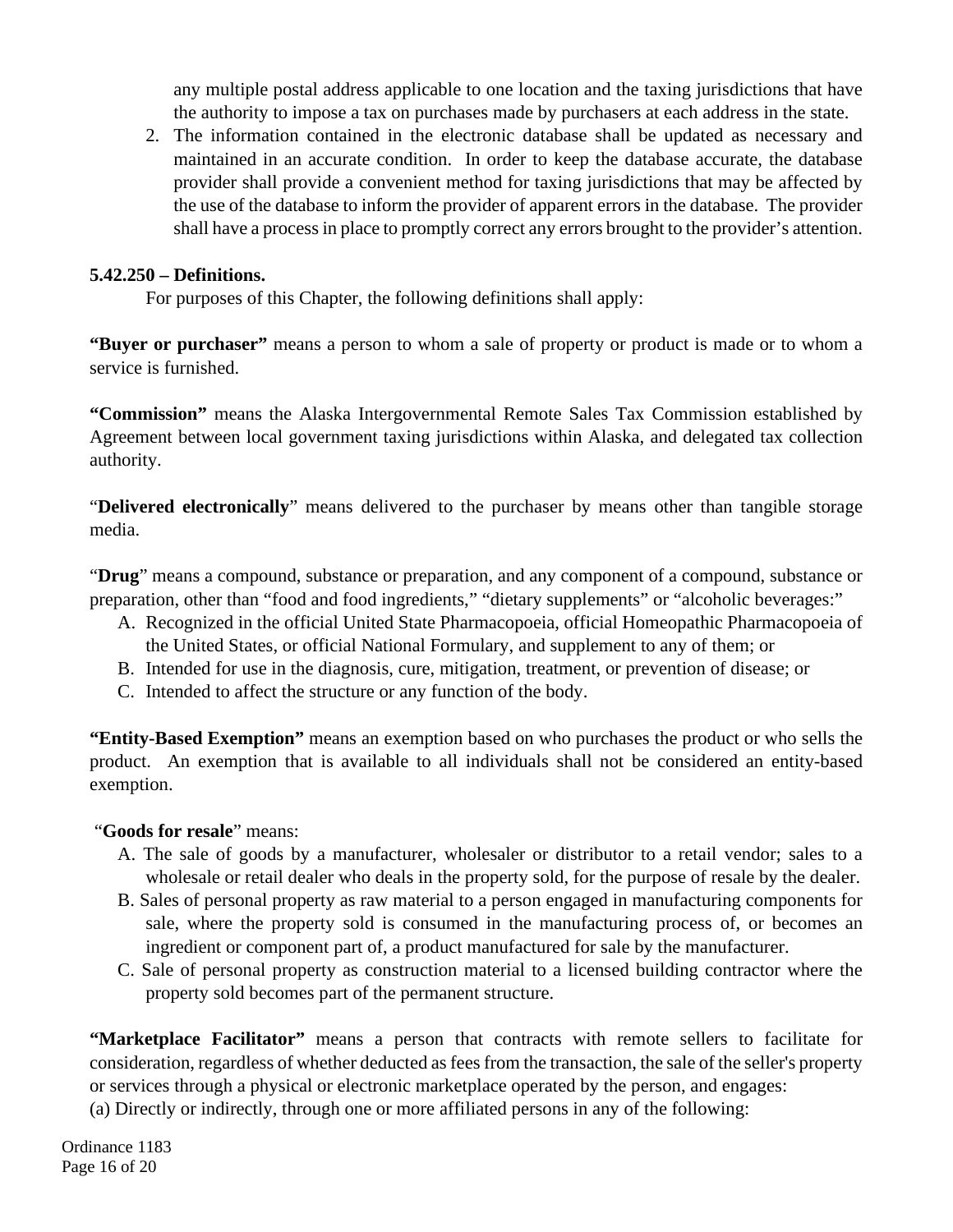(i) Transmitting or otherwise communicating the offer or acceptance between the buyer and seller;

(ii) Owning or operating the infrastructure, electronic or physical, or technology that brings buyers and remote sellers together;

(iii) Providing a virtual currency that buyers are allowed or required to use to purchase products from the remote seller; or

(iv) Software development or research and development activities related to any of the activities described in (b) of this subsection (3), if such activities are directly related to a physical or electronic marketplace operated by the person or an affiliated person; and

(b) In any of the following activities with respect to the seller's products:

- (i) Payment processing services;
- (ii) Fulfillment or storage services;
- (iii) Listing products for sale;
- (iv) Setting prices;
- (v) Branding sales as those of the marketplace facilitator;
- (vi) Order taking;
- (vii) Advertising or promotion; or
- (viii) Providing customer service or accepting or assisting with returns or exchanges.

**"Member"** means a taxing jurisdiction that is a signatory of the Alaska Remote Sales Tax Intergovernmental Agreement, thereby members of the Commission, and who have adopted the Remote Seller Sales Tax Code.

"**Monthly**" means occurring once per calendar month.

"**Nonprofit organization"** means a business that has been granted tax-exempt status by the Internal Revenue Service (IRS); means an association, corporation, or other organization where no part of the net earnings of the organization inures to the benefit of any member, shareholder, or other individual, as certified by registration with the IRS.

"**Person**" means an individual, trust, estate, fiduciary, partnership, limited liability company, limited liability partnership, corporation, or any other legal entity.

**"Physical presence"** means a seller who establishes any one or more of the following within a local taxing jurisdiction:

- 1. Has an office, distribution or sales house, warehouse, storefront, or any other place of business within the boundaries of the local taxing jurisdiction;
- 2. Solicits business or receiving orders through any employee, agent, salesman, or other representative within the boundaries of the local taxing jurisdiction or engages in activities in this state that are significantly associated with the seller's ability to establish or maintain a market for its products in this state;
- 3. Provides services or holds inventory within the boundaries of the local taxing jurisdiction;
- 4. Rents or leases property located within the boundaries of the local taxing jurisdiction.

A seller that establishes a physical presence within the local taxing jurisdiction in any calendar year will be deemed to have a physical presence within the local taxing jurisdiction for the following calendar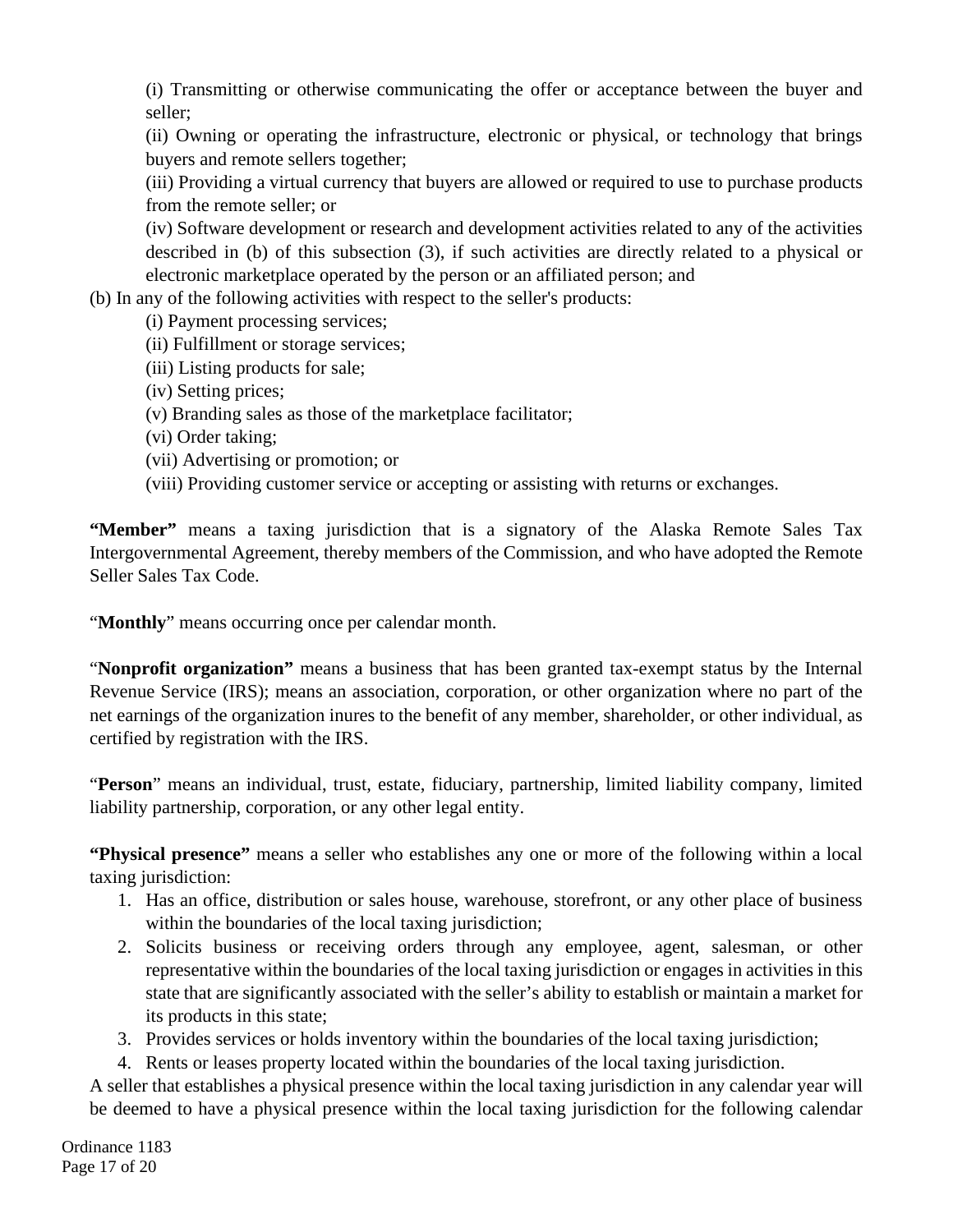**"Point of Delivery"** means the location at which a property or a product is delivered or service rendered.

- A. When the product is not received or paid for by the purchaser at a business location of a remote seller in a taxing jurisdiction, the sale is considered delivered to the location where receipt by the purchaser (or the purchaser's recipient, designated as such by the purchaser) occurs, including the location indicated by instructions for delivery as supplied by the purchaser (or recipient) and as known to the seller.
- B. When the product is received or paid for by a purchaser who is physically present at the business location of a remote seller in a taxing jurisdiction the sale is considered to have been made in the taxing jurisdiction where the purchaser is present even if delivery of the product takes place in another taxing jurisdiction. Such sales are reported and tax remitted directly to the taxing jurisdiction not to the Commission.
- C. For products transferred electronically, or other sales where the remote seller or marketplace facilitator lacks a delivery address for the purchaser, the remote seller or marketplace facilitator shall consider the Point of Delivery the sale to the billing address of the buyer.

"**Product-Based Exemptions"** means an exemption based on the description of the product and not based on who purchases the product or how the purchaser intends to use the product.

"**Property**" and **"product"** means includes both tangible, an item that can be seen, weighed, measured, felt, or touched, or that is in any other manner perceptible to the senses; and intangible property, anything that is not physical in nature (i.e.; intellectual property, brand recognition, goodwill, trade, copyright and patents).

**"Quarter"** means trimonthly periods of a calendar year; January-March, April-June, July-September, and October-December.

# **"Receive or Receipt"** means

- A. Taking possession of property;
- B. Making first use of services;
- C. Taking possession or making first use of digital goods, whichever comes first.

The terms "receive" and "receipt" do not include temporary possession by a shipping company on behalf of the purchaser.

**"Remote sales"** means sales of goods or services by a remote seller or marketplace facilitator.

**"Remote Seller"** means a seller or marketplace facilitator making sales of goods or services delivered within the State of Alaska, without having a physical presence in a taxing jurisdiction, or conducting business between taxing Jurisdictions, when sales are made by internet, mail order, phone or other remote means. A marketplace facilitator shall be considered the remote seller for each sale facilitated through its marketplace.

"**Resale of Services"** means sales of intermediate services to a business the charge for which will be

Ordinance 1183 Page 18 of 20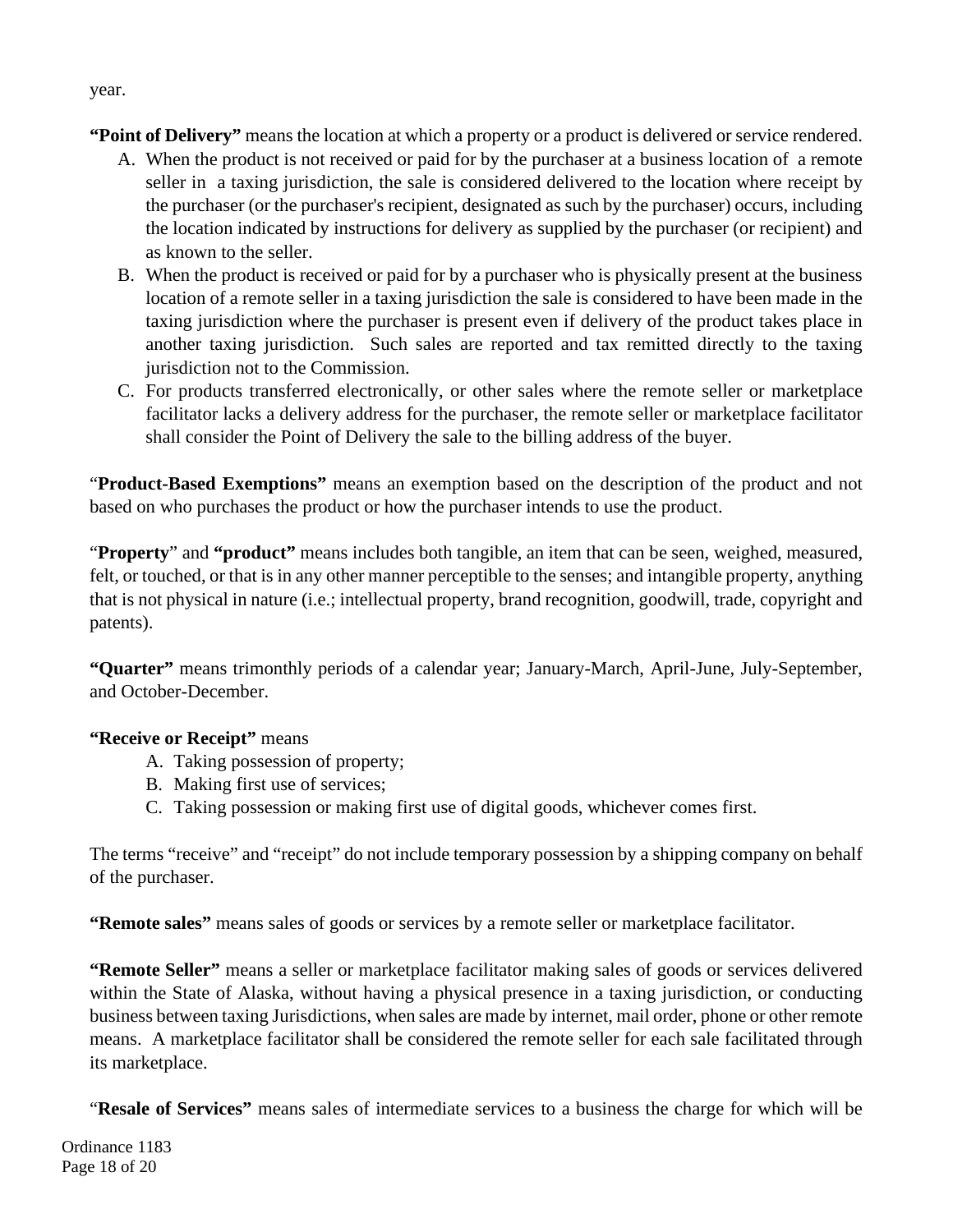passed directly by that business to a specific buyer.

**"Sale or retail sale"** means any transfer of property for consideration for any purpose other than for resale.

**"Sales or Purchase price"** means the total amount of consideration, including cash, credit, property, products, and services, for which property, products, or services are sold, leased, or rented, valued in money, whether received in money or otherwise, without any deduction for the following:

- A. The seller's cost of the property sold;
- B. The cost of materials used, labor or service cost, interest, losses, all costs of transportation to the seller, all taxes imposed on the seller, and any other expense of the seller;
- C. Charges by the seller for any services necessary to complete the sale, other than delivery and installation charges;
- D. Delivery charges;
- E. Installation charges; and
- F. Credit for any trade-in, as determined by state law.

"**Seller**" means a person making sales of property, products, or services, or a marketplace facilitator facilitating sales on behalf of a seller.

"**Services**" means all services of every manner and description, which are performed or furnished for compensation, and delivered electronically or otherwise outside the taxing jurisdiction (but excluding any that are rendered physically within the taxing jurisdiction, including but not limited to:

- A. Professional services;
- B. Services in which a sale of property or product may be involved, including property or products made to order;
- C. Utilities and utility services not constituting a sale of personal property or products, including but not limited to sewer, water, solid waste collection or disposal, electrical, telephone services and repair, natural gas, cable or satellite television, and Internet services;
- D. The sale of transportation services;
- E. Services rendered for compensation by any person who furnishes any such services in the course of his trade, business, or occupation, including all services rendered for commission;
- F. Advertising, maintenance, recreation, amusement, and craftsman services.

**"Tax cap"** means a maximum taxable transaction.

**"Taxing jurisdiction"** means a local government in Alaska that has a sales tax and is a member of the Alaska Remote Sellers Sales Tax Commission.

"**Transferred electronically**" means obtained by the purchaser by means other than tangible storage media.

**Section 2.** Chapter 5.40 of the Cordova Municipal Code is hereby amended by the repeal of the exemption for interstate sales found in Section 5.40.030(F)(4) of the Cordova Municipal Code.